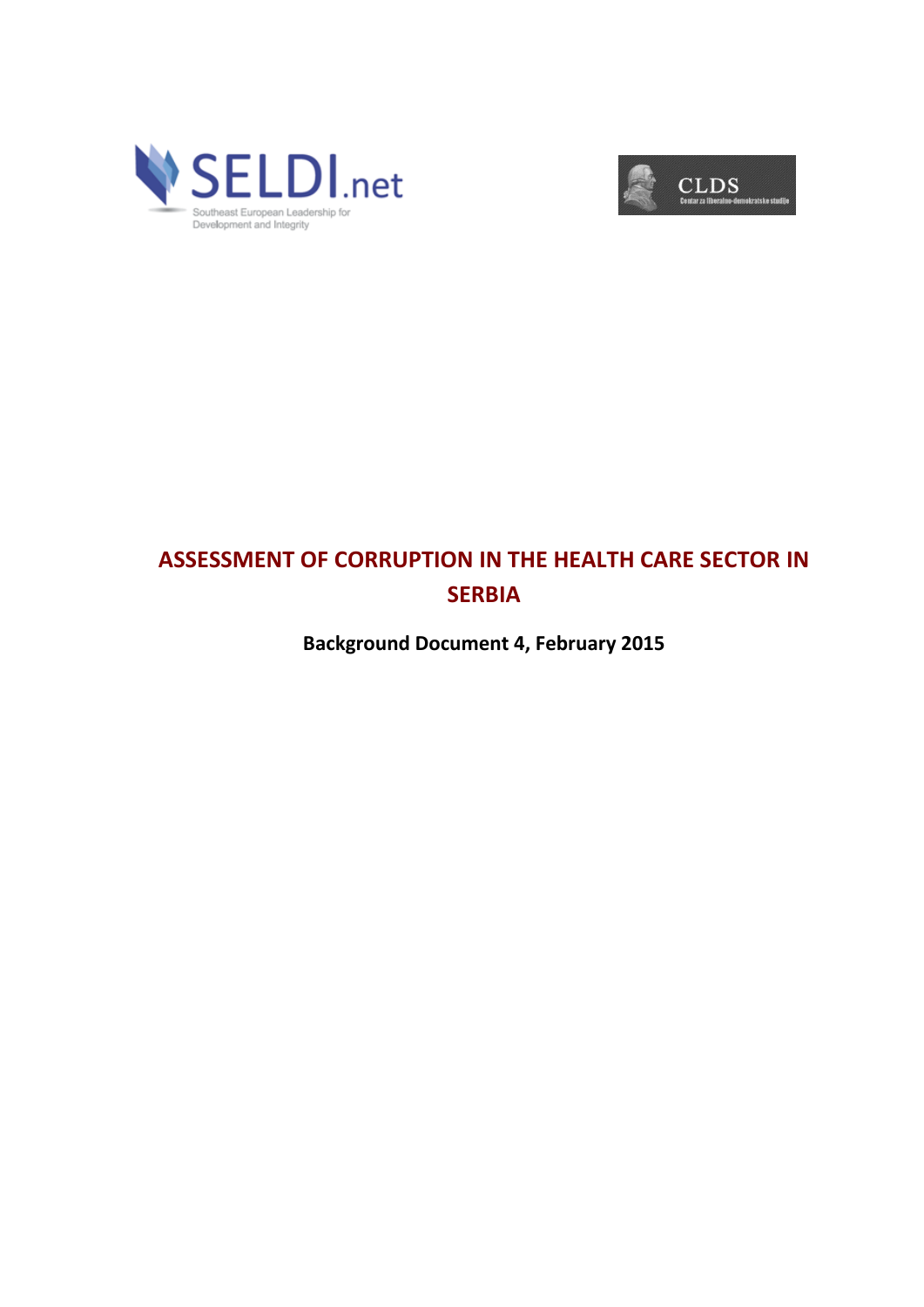Southeast Europe Leadership for Development and Integrity (SELDI) is an anti-corruption and good governance coalition of likeminded CSOs in Southeast Europe, involving partners from nine participating countries (Albania, Bosnia and Herzegovina, Bulgaria, Croatia Kosovo, Macedonia, Montenegro, Serbia and Turkey).

In the present document the Network`s partner CLDS engaged the expert who analysed the problem of the Corruption in the Health Care Sector in general with an overview of the current situation in Serbia.

The text was written by Dr. Danica Popović, Professor of Economics, Faculty of Economics, University of Belgrade on demand of CLDS, Serbia - partner of the South-East Europe Leadership for Development and Integrity (SELDI).



This document has been produced with the financial assistance of the European Union. The contents of this document are the sole responsibility of the SELDI initiative and can in no way be taken to reflect the views of the European Union.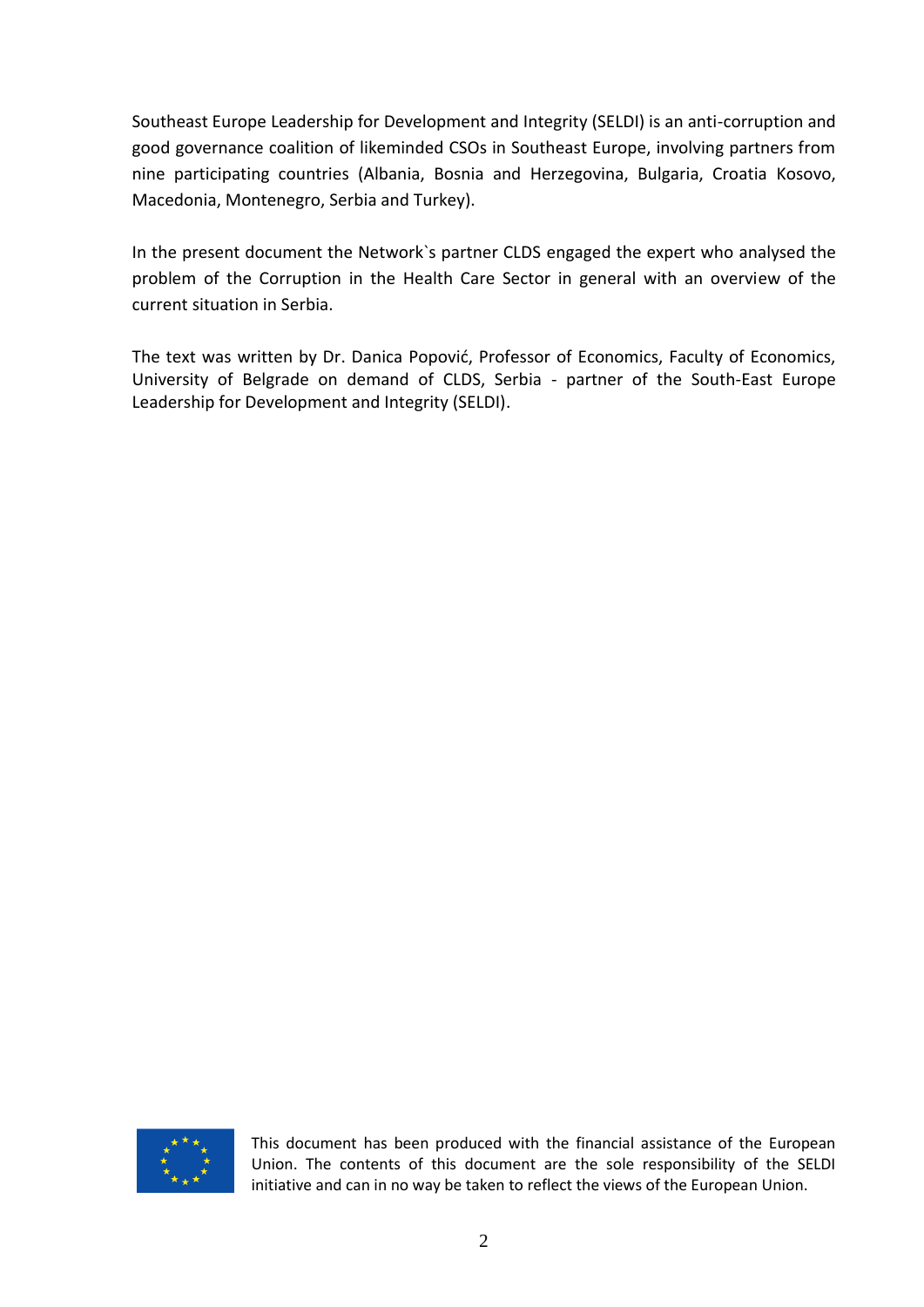# **Contents**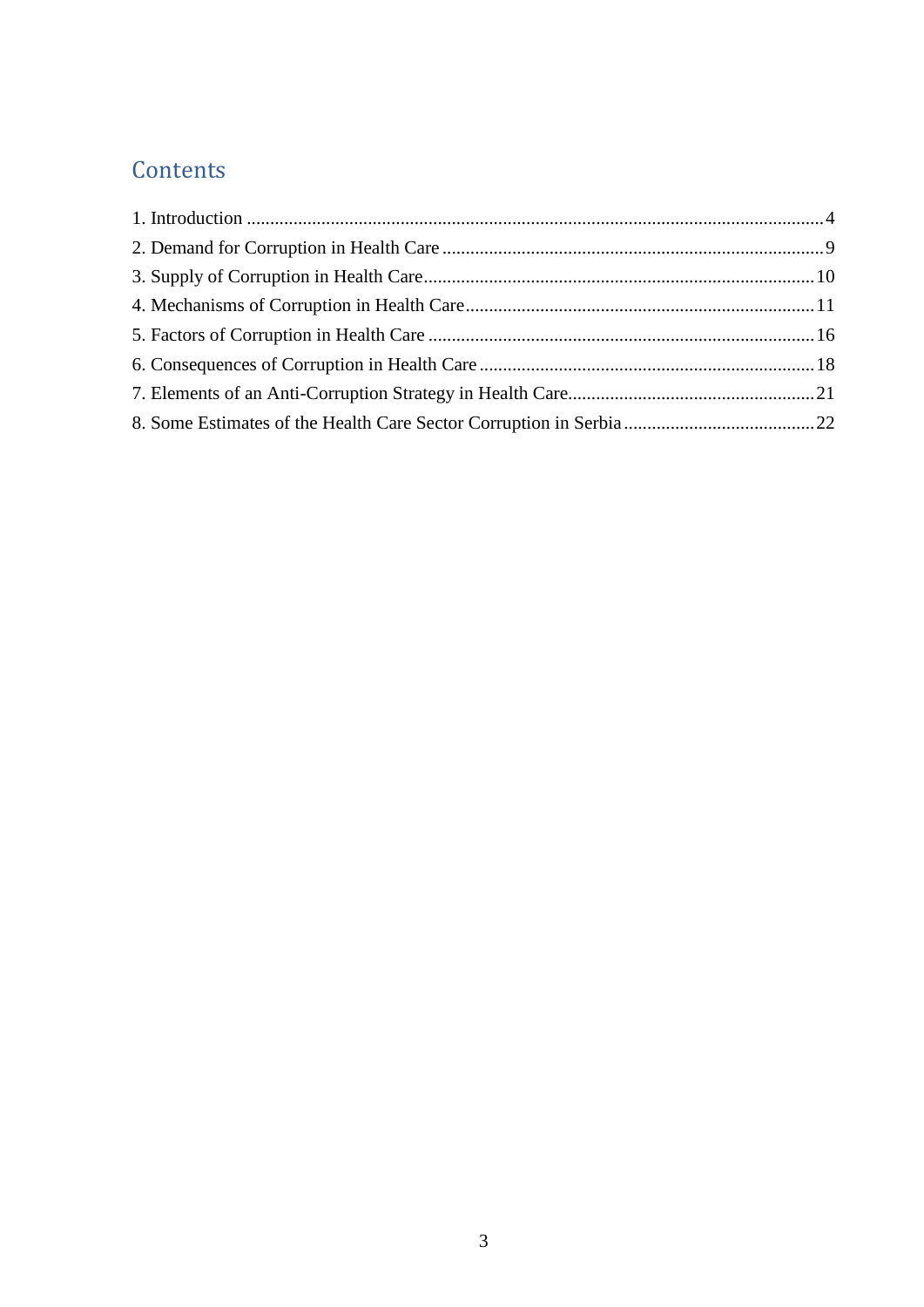#### <span id="page-3-0"></span>1. Introduction

<u>.</u>

Many people are ready to more strongly condemn corruption in health care from the moral standpoint than corruption in some other parts of the public administration. A corrupt customs officer or tax inspector can often be met with more understanding by the general public than a corrupt general practitioner or surgeon. Two reasons can be cited as explanations for such moral attitude toward corruption in health care. First, corruption in health care is, completely erroneously, associated exclusively with the doctor-patient relationship, and then this relationship is, also erroneously, reduced to extortion by doctors, which gives rise to non-collusive corruption  $-$  a patient pays a bribe to a doctor to prompt him to fulfil his duty, i.e., his professional obligation.<sup>1</sup> Second, it is implicitly assumed that a patient is in a vulnerable position, since the price elasticity of demand for health services is low, and doctors can use this, even in non-collusive corruption, to extort large amounts of bribes. The list of the reasons for such harsh moral condemnation by the general public could perhaps be enlarged by another one, which touches upon personal interests of almost all individuals. It is related to the fact that everybody, regardless of their profession, job, social and/or material status, can imagine themselves on the side of demand for medical services, i.e., health services and, consequently, as potential victims of corruption in the health sector as well.<sup>2</sup>

Corruption in health care is, however, a far more complex, that is stratified phenomenon. First and foremost, corruption in the case of health services delivery, i.e., corruption which occurs within the doctor-patient relationship constitutes just one form of corruption in the health sector. Other forms of corruption in the health sector are related to large-scale public procurement transactions that are inevitable in this sector, at least to the extent to which the public, i.e., government sector provides health services. Corruption in public procurement in health care can take place in investment, be it the constructing and equipping new health care facilities, or just procurement of new capital equipment. Furthermore, this form of corruption can occur in procurement of medical supplies, starting with those very valuable and specific, such as medicines, all the way to other kinds of medical or diverse non-medical supplies, such as meals for hospitals. Finally, corruption can also occur in outsourcing of certain services, such as laboratory tests, to commercial organizations.

Pursuant to all the above, it is obvious that the case of corruption in which corrupt exchange takes place between a doctor and a patient constitutes just one, specific case of corruption

 $1$  Throughout this report, only the professional duty of doctors, i.e., medical staff, will be looked at, the one that arises from the contractual relationship they have entered into. Their moral obligation to provide a relevant service is not the subject of this discussion.

 $<sup>2</sup>$  Bearing this in mind, that is, bearing in mind the low price elasticity of demand for health services, it is clear</sup> that the personal interest of citizens can occupy a crucial position in the creation of a widespread moral condemnation of corruption in health care.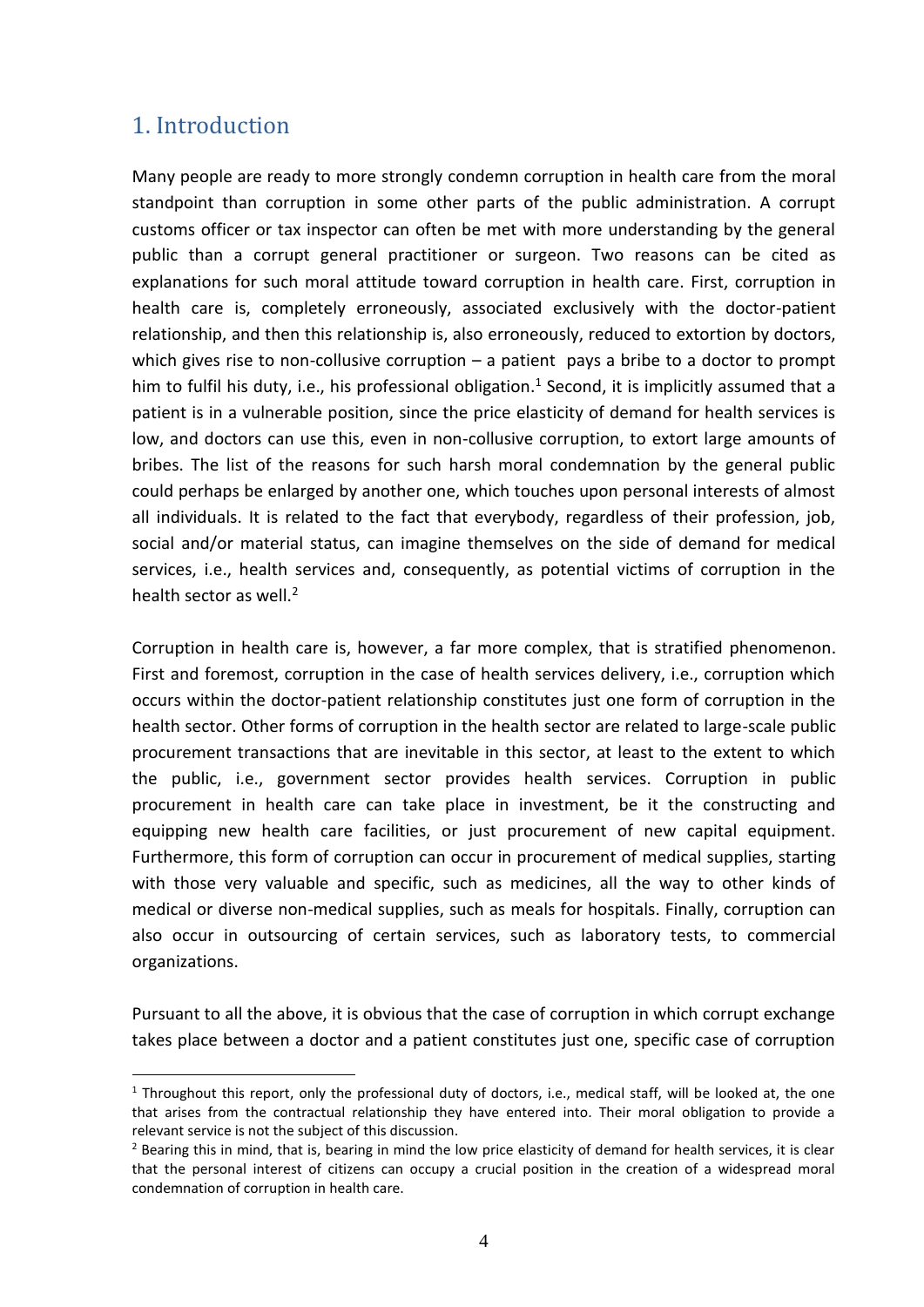in health care. In this specific case of corruption, too, its different types are present. As a result of the specific features of health care and its financing, which will be discussed in greater detail a bit later, in the case of the relationship between a patient and a doctor, i.e., other medical staff, despite the fact that the basic general definition of corruption (Chapter III) is fulfilled, the word corruption is not used; instead euphemisms are used in the literature, such as: informal payment, unofficial payment or "payments received without any basis in official rules". Irrespective of the specific features to be discussed, avoiding the use of the term "corruption" can be an indicator that professionals in the field of health care have not yet accepted the fact that the problem of corruption exists, i.e., that they do not want to discuss it openly.

Irrespective of the plausibility of the previous position, several authors have offered definitions of corruption in health care which are focused exclusively on the relationship between a patient and a doctor, i.e., medical staff, and they are related to the character of payments, i.e., of the cash flow from a patient to a doctor. Therefore, it is argued that corruption in health care exists if there are informal and/or unofficial payments, that is, payments which are not made official by health policy. A bit more comprehensive is definition that corruption in health care constitutes payments to individuals or institutions in cash or in kind, which are outside the official payment system, referring to the services whose costs should be covered (without direct payments) by the general health insurance system.

The above definition of corruption in health care, which is limited to corruption in the relationship between a patient and a doctor, i.e., other medical staff, points to a very important element, i.e., factor of corruption of that type – the system of state (compulsory) health insurance. Specifically, in many countries there is a monopoly of this system, i.e., only this system provides funding for the functioning of the health care system, which boils down to state health institutions, which are forbidden to operate on the market for health services; instead they are supposed to cover all their costs from the cash flow which comes from the state health insurance fund. Within such a financing framework for the health care system, many countries are faced with the essential problem of limited, i.e., relatively low revenues of the state health insurance fund (determined by the contribution rate and the total size of the base, in most of the cases the gross wage to which they are applied), while all insurees, irrespective of the level of the "premium" they are paying, are offered complete, best possible health care.<sup>3</sup> In other words, while supply of health services is limited, demand for these services is practically unlimited. This is all the more so because in the case of such, compulsory, universal and across-the-board insurance moral hazard of an increase in demand for services provided by the system of insurance is strong. Simply, an

<sup>&</sup>lt;sup>3</sup> Sometimes complete, best possible (that includes all the services) health care is offered to all citizens of a country, irrespective of whether they are insurees, i.e., irrespective of whether they are paying contributions for compulsory health insurance.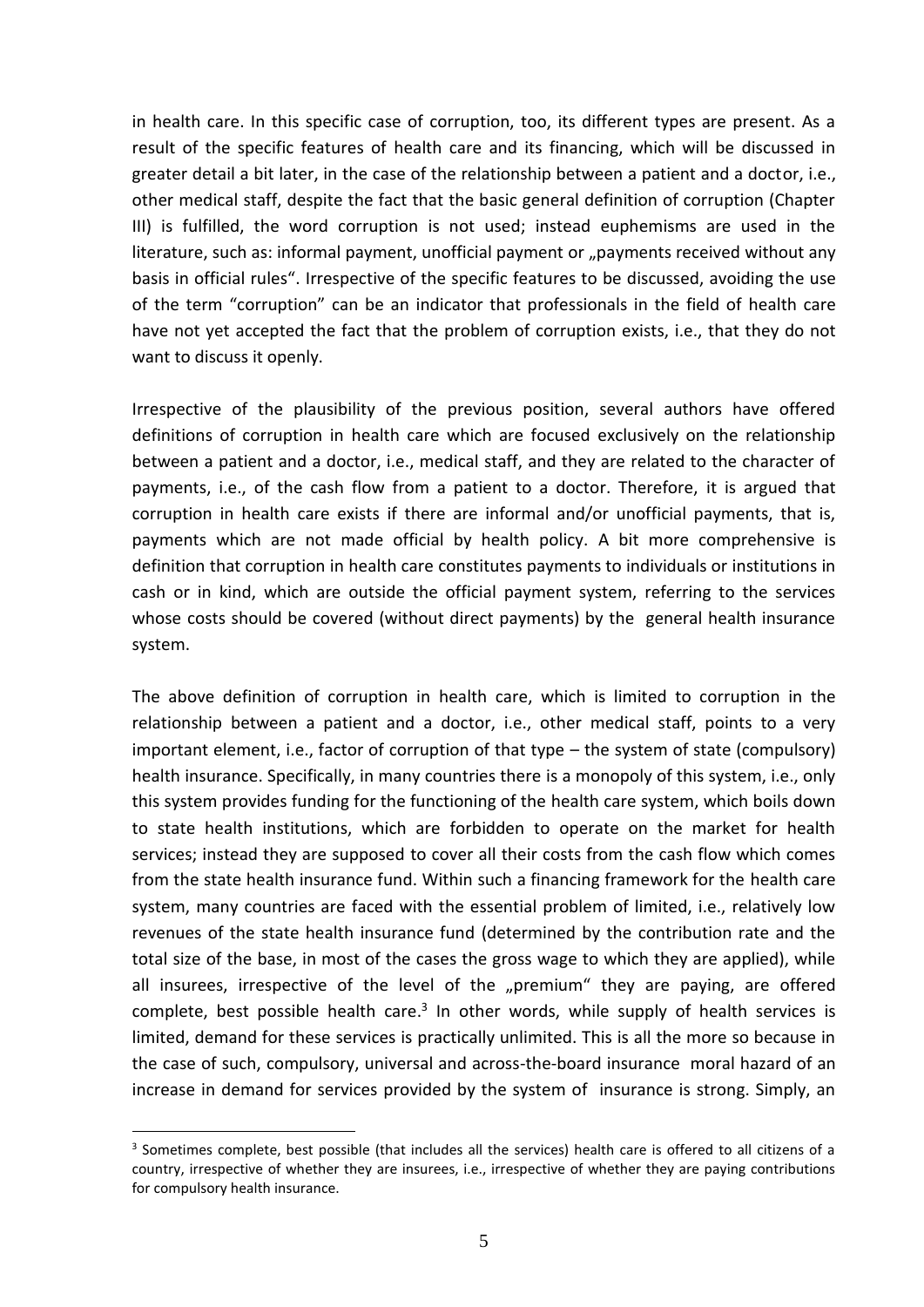insuree does not bear any additional (marginal, i.e., incremental) costs, and therefore he has an incentive to request an additional medical service, i.e., an additional service of the health care system.

Precisely the mentioned disproportion, which exists in many countries, generates the difference between demand and supply of health services, i.e., a gap between demand and supply that would be based on legal revenues (from compulsory health insurance) of providers of health services. In other words, if supply of health services was increased to match demand , i.e., in order to strike a balance, part of the costs of provision of health services would remain uncovered, for which reason no medical service provider has an incentive to increase the supply of these services. This has clarified the framework in which corruption in the health sector, i.e., corruption in the patient-doctor relationship, actually takes place.

This clarification helps to better understand the difference among three specific types of corruption in the health sector in which a patient appears on the demand side. It could be said that the first type of that corruption is the one which ensures the coverage of costs of the provision of health services. This type of corruption occurs in the situation which has just been described, in which, due to limited funds for covering the costs, generated by the state system of compulsory health insurance, doctors, i.e., all providers of health services, have an incentive to cut back supply, i.e., to set the level of supply so as to balance the marginal revenue (from the state health insurance fund) and marginal costs, that is, costs of providing an additional service.<sup>4</sup> Precisely such rational behaviour of doctors and other medical staff opens up a gap between demand and supply of health services, i.e., a situation in which certain part of demand is not met. That creates incentives to patients to generate incentives, through informal payments, i.e., bribes, to doctors and other medical staff to increase the volume of supply and to establish, in this manner, equilibrium on the market for health services.<sup>5</sup> More specifically, payments are not necessarily in cash, they can also be in kind  $$ medical supplies which the provider of medical services lacks. Such supplies are used for a specified purpose, exclusively for the provision of medical services to the one who has secured them.

It is very important to note that this form of corruption aimed at covering costs includes all the costs of providing health care, including the opportunity costs of labour of the medical staff, primarily doctors. Specifically, the salaries of doctors in the state sector of health services which are below their opportunity costs also constitute, although that is very often

 $4$  The cut in the level of supply applies to both the level in the narrow sense of the word, and to the composition of health services, since such services are not homogeneous.

<sup>5</sup> Pursuant to the mentioned result, this type of corruption in health care is sometime called "sensible corruption". Irrespective of whether this term is suitable, it is certain that this type of corruption can result in a Pareto improvement, i.e., in a simultaneous increase in the welfare of both the doctor and the patient.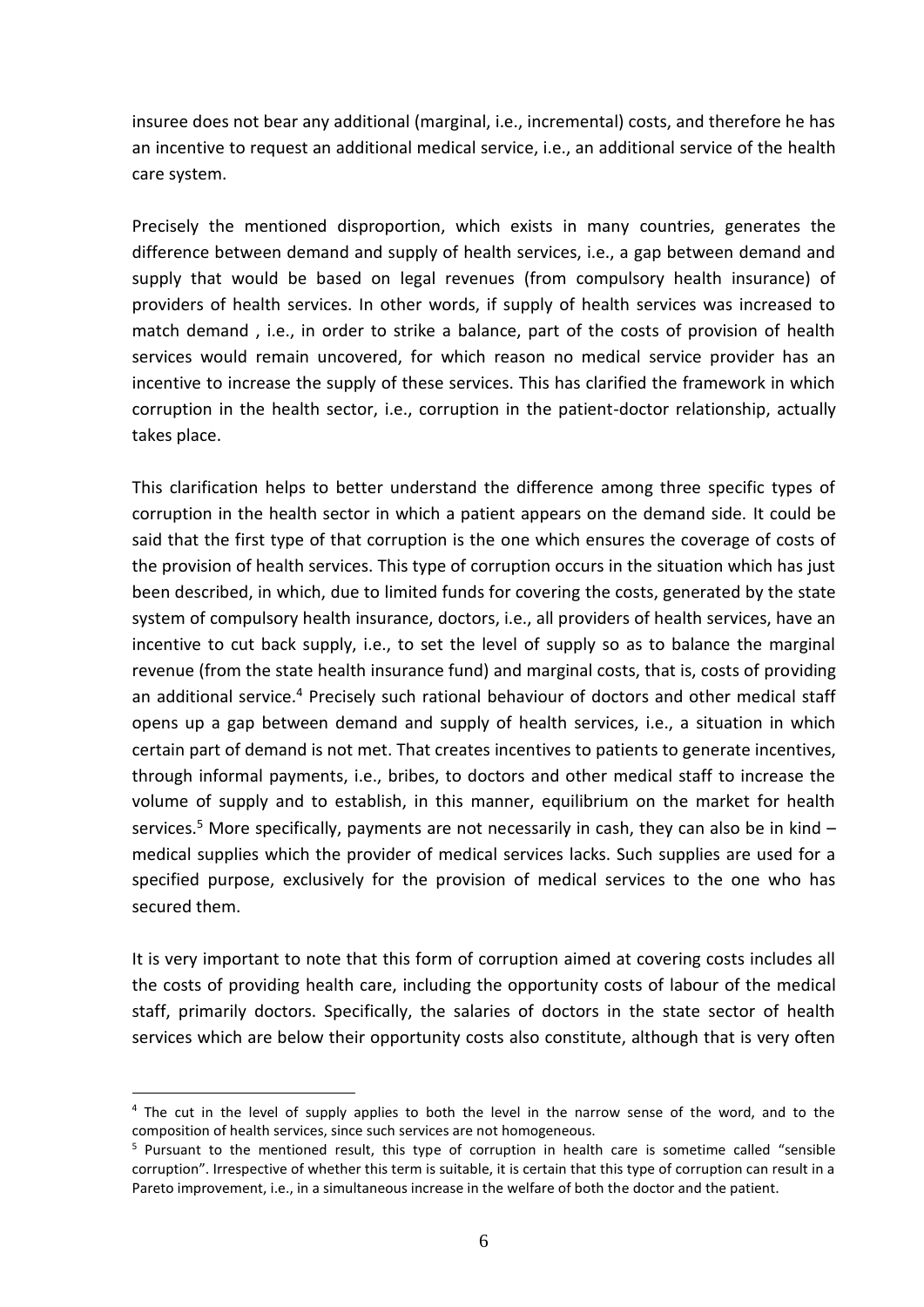overlooked, uncovered costs of resources.<sup>6</sup> Therefore, all those payments which end up with doctors and serve to cover the opportunity costs of their labour, belong to this type of corruption.

The next category of corruption in health care is a kind of extortion by doctors, namely those who are in a monopolistic position. The mechanism is similar to the price setting process in a monopoly. Considering the heterogeneity of health services, as well as the heterogeneity of supply of those services, specialists in certain tasks appear on the market, who provide a very high quality of that specialist service. In other words, there is no competition in the case of, for example, top cardio surgeon in a clinic, i.e., hospital. The key question is whether, and in which manner, that cardio surgeon will charge for his services. If there is a system that will enable him to balance his marginal income and marginal costs within permitted, i.e., legal cash flows, corruption will not occur – there will be no need for it. However, if the health care financing system does not make such balancing possible, there is an incentive for corruption, both on the supply side (the doctor-specialist who is asking for a bribe), and on the demand side, since the marginal benefit of the patient is higher than, or equal in the marginal case, the amount of the bribe that should be paid. Of course, it is rather difficult to assess in operational terms where one type of corruption in health care stops and another one begins. What are the real opportunity costs of the labour of a top cardio surgeon? Is it possible that the rent which he is possibly appropriating is not rent in the true sense of the word, but returns on the investment in his own specific human capital, i.e., professional advancement? Unambiguous answers should be given to these questions before a certain type of corruption in health care (in the doctor-patient relationship) is declared to be extortion.

The third type of corruption in health care is the one which implies unofficial payments for those services, medical or supporting (non-medical), which are not, at least not explicitly, covered by compulsory state health insurance, but their delivery is not regulated by separate regulations, i.e., it cannot be financed by legal payments. The problem is in the fact that official regulation of payments is too rigid to cover such possibilities. The patient then becomes a corruptor in order to ensure these services for himself. In the case of additional medical services there is considerable asymmetry of information, i.e., the patient does not know whether these services (for example, additional tests) are really necessary from the standpoint of treatment, or they constitute a form of extortion. In the case of non-medical services (better hospital accommodation, such as a single room or a room with airconditioning, better meals, etc.) there is no asymmetry of information, patients know what they are paying for, they would be willing to pay for that in any event, and they resort to

 $6$  Opportunity costs of doctors include the possibility of their earnings outside the state sector of health care provision (private medical practice), or outside the health sector in the narrow sense, such as commercial transactions of selling medicines and/or medical equipment, for example.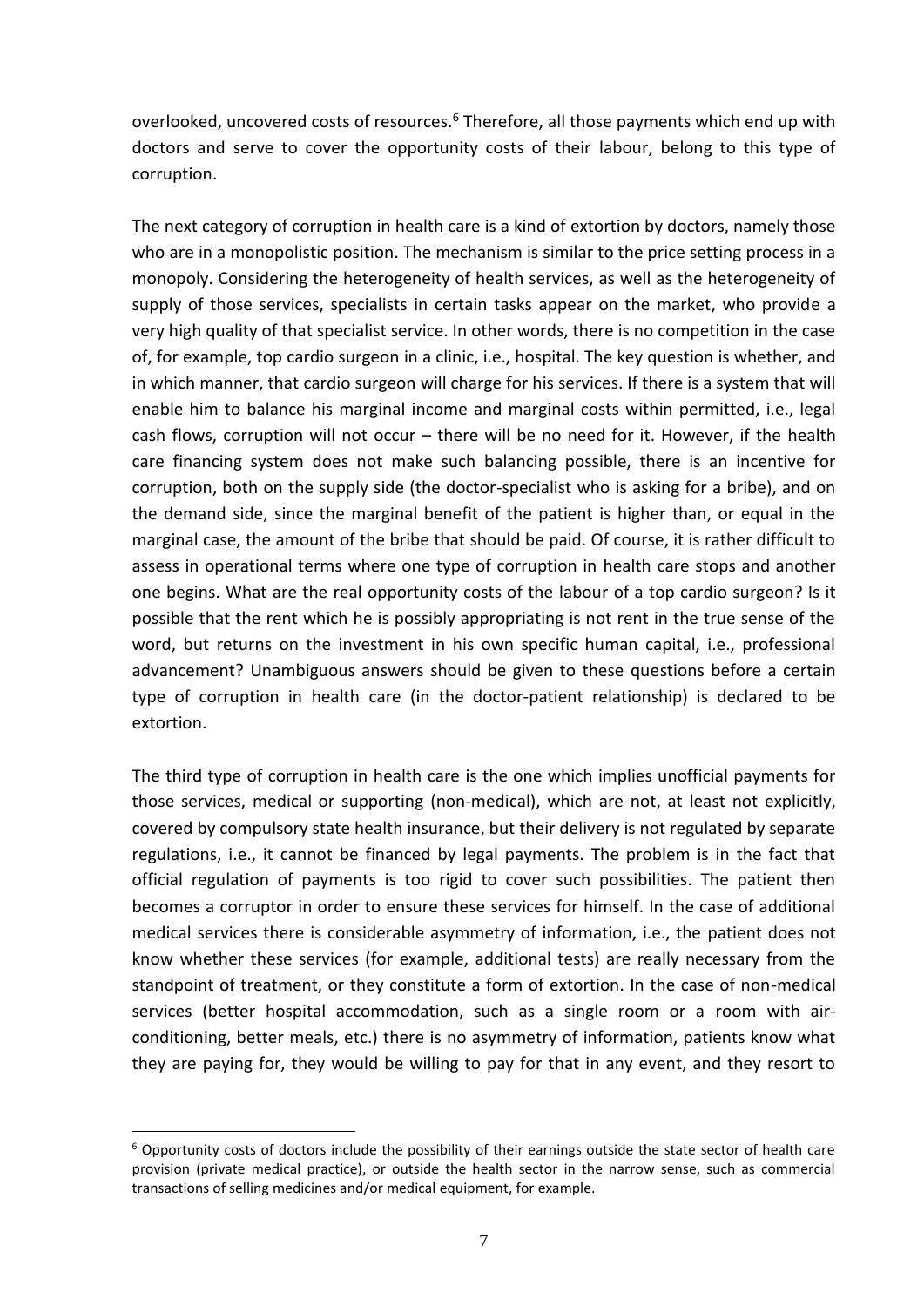corruption because a rigid system of legal, i.e., official payments does not allow them to do so.

Although this taxonomy of corruption in health care, which occurs in the relationships between patients and doctors, i.e., medical staff, is very clear and consistent in analytical terms, in operational terms it is very difficult to precisely categorize individual cases of corruption under all these criteria. For example, it is very difficult to establish whether a particular case involves extortion in terms of rent seeking or coverage of opportunity costs of doctors' labour.

Of course, as in all other cases, corruption in health care can be categorized into corruption through which regulations are implemented (extortion, i.e., non-collusive corruption) and rule-breaking corruption (collusive corruption). In the case of the patient, non-collusive corruption means that he bribes the doctor or other medical staff in order to receive his entitlement, i.e., the services envisaged by compulsory or some other health insurance whose beneficiary he is. The problem arises because in a large number of cases medical and other services to which an insuree is entitled are not precisely specified. For example, although an insuree is entitled to a specialist examination, the time limit in which that specialist examination is to be performed has not been specified. Therefore, it is sometimes difficult to determine whether there is extortion or not, or collusive corruption, which means that the patient, i.e., insuree will receive a medical or some other service to which he is not entitled.

Corruption in the case of public procurement in health care is mostly collusive corruption, hence, the kind of corruption which breaks, i.e., circumvents the basic rules of public procurement, essentially in the same manner in which corruption occurs in other cases of public procurement. The core motive is avoiding competition in the broadest sense of the word, i.e., appropriation of rents generated by avoiding corruption. The key prerequisite for that is the existence of collusion between someone from among those appearing on the supply side in the case of public procurement and health officials who appear on the demand side. On top of that, other forms of abuse also occur in public procurement: it does not have to be corruption in the narrow sense of the word, but also cartel collusion of competitors through which competition is evaded in public procurement. Such collusion, in which officials on the side of demand for services that are purchase through public procurement are not involved in any way, gives rise to economic inefficiency and income redistribution in favour of those who are involved in collusion, although there is no corruption – the same effects that are generated in the case of collusive corruption.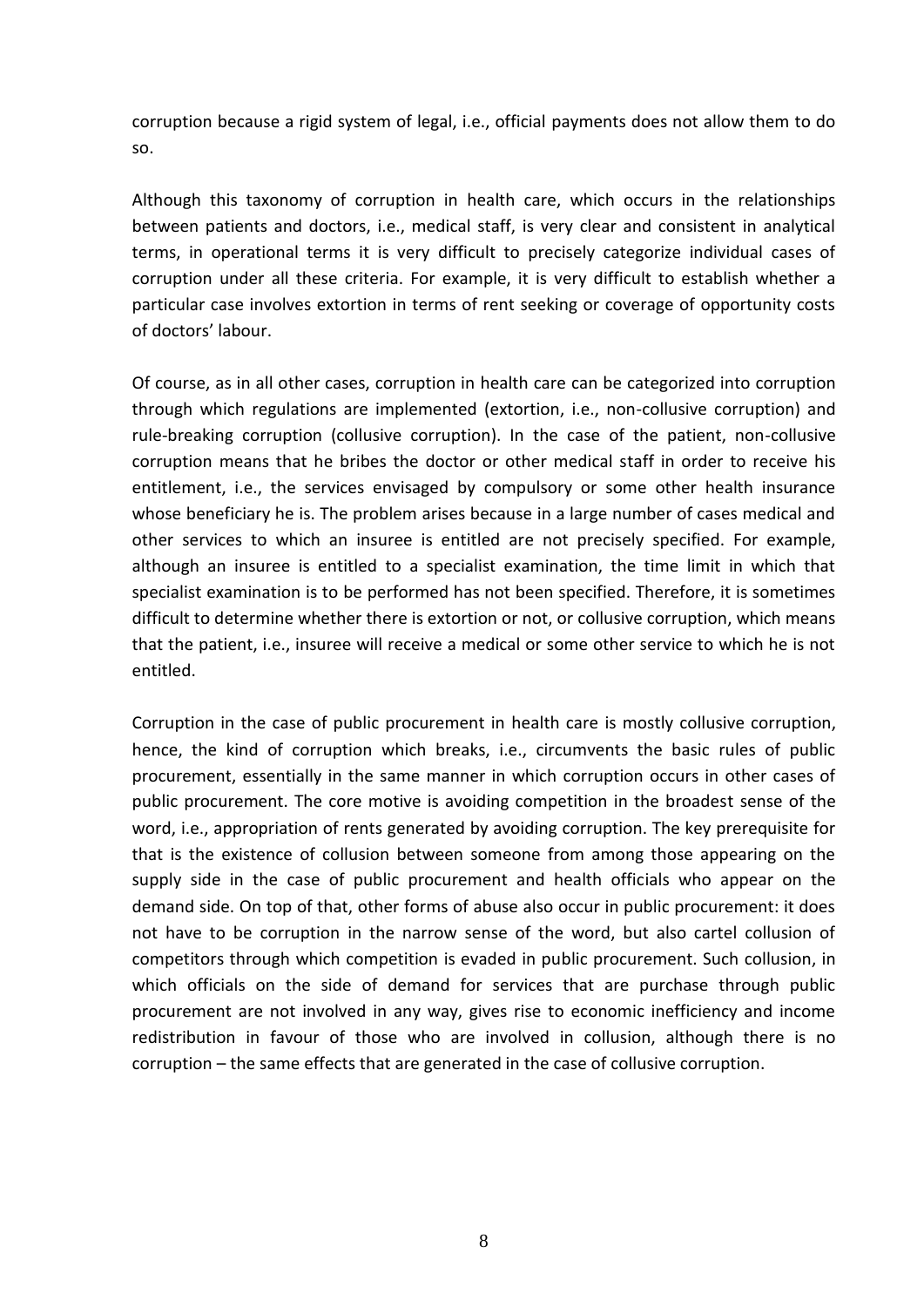## <span id="page-8-0"></span>2. Demand for Corruption in Health Care

When demand for corruption in health care by patients is discussed, it is necessary to note the characteristics of demand for health services. Specifically, demand for corruption in health care by patients is derived demand – it derives from demand for health services. Moreover, demand for medical services is *per se* derived demand – patients, i.e., individuals do not require health care, but health. Specificities of health as a good determine the specificities of demand for health care.

Essentially, there are two methods of paying for health services. One is health insurance, compulsory or voluntary, and the insuree acquires the right, by regularly paying the premium, to have full costs of delivery of health services paid by an insurance organization.<sup>7</sup> Naturally, as with any other insurance scheme, the premium is paid regardless of whether services of health insurance are delivered. The second is direct payment for health services, upon the delivery of a particular service. In the case of direct payments, low price elasticity of demand for health services can be noticed. Specifically, since there is essentially no substitute for health services, there are no substitution effects, but only the income effect. The mentioned low price elasticity of demand for health services, in principle, constitutes fertile soil for extortion by doctors or other medical staff.

It is noteworthy, from the standpoint of demand for corruption by patients, to also examine the case of gifts. Specifically, in many countries, a gift to the doctor at the end of the treatment is part of the cultural tradition. Of course, if it is a gift, no corruption is involved. In order to identify any gift (be it monetary or non-monetary, a gift in cash is still a gift) as gift, the requirement is that there is no explicit exchange. In the case of the health sector, that can boil down to an answer to the question whether the transfer was made before or after the delivery of medical services. In principle, if the transfer was made after the provision of health services, it can be said that it is a gift. This criterion for differentiating corruption in health care from a gift faces two major operational problems. First, it is possible to imagine (although it is not very likely) a corruption transaction in which a corrupt service is delivered first (e.g. the provision of health services ahead of one's turn), and only then a bribe for such service is paid, all the more so because it has the form of a gift. Second, in many cases, treatment, the provision of health services is continuous, i.e., delivered in stages, so a "gift" at the end of one stage can constitute corruption related to the next stage of treatment.

In addition to the patient, a very large number of various economic agents can appear on the side of demand for corruption in health care in public procurement. On the one hand, they include economic agents specialized in production of and/or trade in medical equipment, medicines, as well as specific non-medical equipment (hospital beds, for example). On the

 $<sup>7</sup>$  This payment method is sometimes combined with the so-called co-payment, that is, with an outlay through</sup> which a patient "co-finances" full costs with an insurance organization.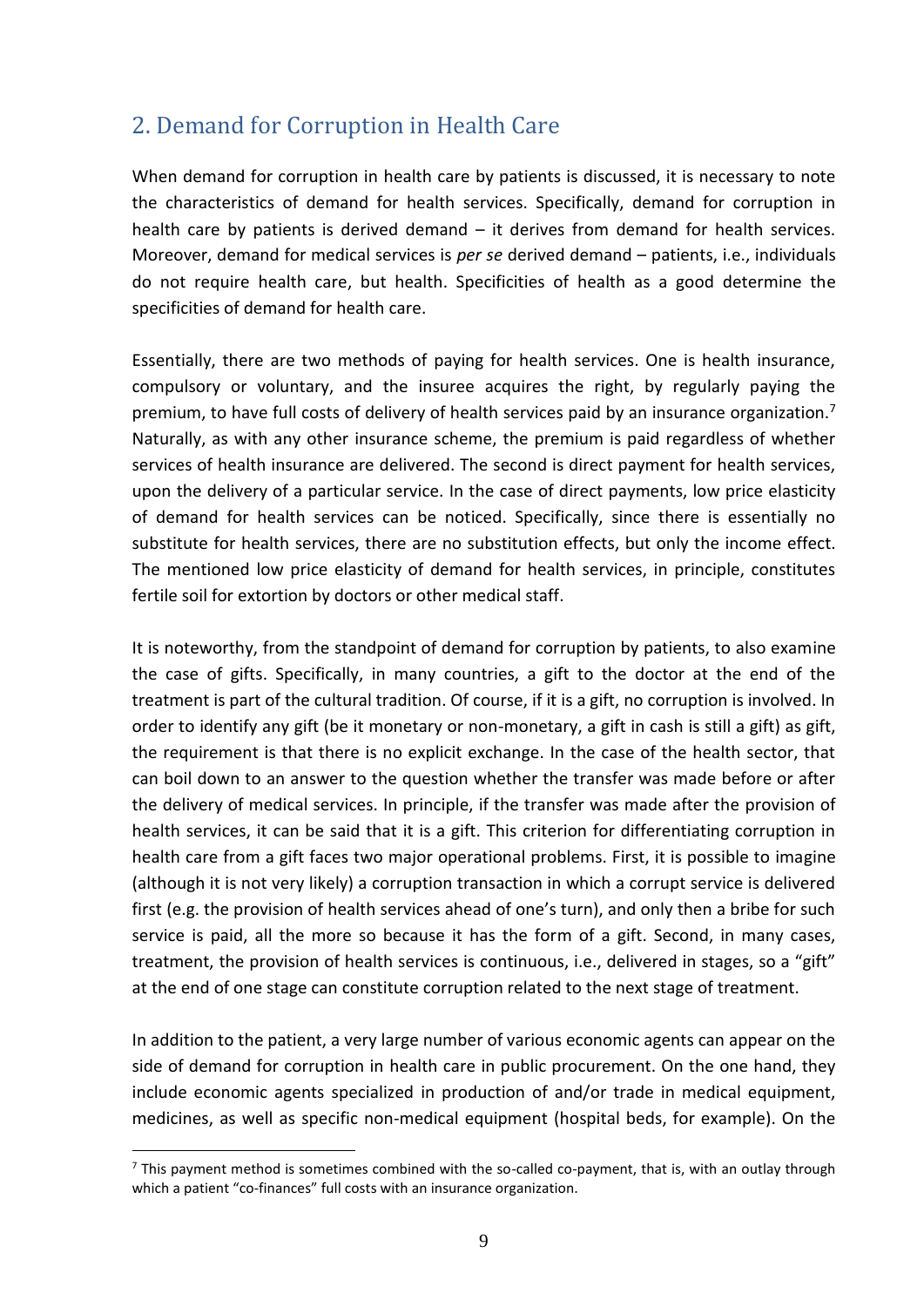other hand, they include all other economic agents that produce or sell everything else, not belonging to anything associated in any sort of specialization, but is the subject of public procurement. The group of such economic agents comprises everybody – from contractors in the construction industry to manufacturers of food and hygiene items. Their motive is very simple – appropriation, i.e., maximization of rents they are appropriating. That is achieved through subverting, i.e., eliminating competition in public procurement.

## <span id="page-9-0"></span>3. Supply of Corruption in Health Care

In relation to the patient, supply of corruption in health care comes from the doctor and other medical staff. Already in defining corruption in health care, i.e., in discussing its different forms, it was mentioned that one of the main mechanisms is the one in which corruption, in the absence of legal possibilities for payment, serves to cover costs of health services, since these costs are not covered by the payments from the state fund of compulsory health insurance. Still, a question may be raised of why doctors accept to work in such circumstances where their official salary is lower than their opportunity costs, which practically forces them to, maybe, through corruption cover the difference between the official salary and opportunity costs. Moreover, in such circumstances, all those doctors who do not want to be involved in corruption are receiving salaries that are lower than their opportunity costs. This certainly has to do with the specific features of medical profession that reduce the mobility of this kind of labour force. If the mobility of medical doctors within the ambit of their profession, the possibilities for such mobility are often relatively limited, since the dominant state health care sector in many countries sets the terms on the labor market for doctors. In such circumstances, the private sector is relatively small and limited to some specific segments of health care, so it is no real professional alternative for a vast majority of doctors. 8

As already mentioned, although a distinction can be drawn in analytical terms between corruption which is aimed at covering opportunity costs and corruption which constitutes extortion in the sense of abuse of the monopolistic position, in reality it is very difficult to differentiate between these two kinds in operational terms. The information derived from this differentiation is that on the motive of the corrupted: is the motive to cover opportunity costs or to appropriate rents. However, even if it has been definitely determined that the motive was rent appropriation, there is a question whether these rents are returns on investment in one's own human capital as a result of which some top medical doctorsspecialists are in a monopolistic position. In operational terms, this differentiation would make sense if the mechanisms for combating one or the other type of corruption in health care were different. It will turn out, however (the last section of this chapter), that the

<sup>&</sup>lt;sup>8</sup> The domination of the state health care system means that all the elite health institutions are state-owned, that is, that moving to the private sector for a doctor means losing prestige in the medical profession.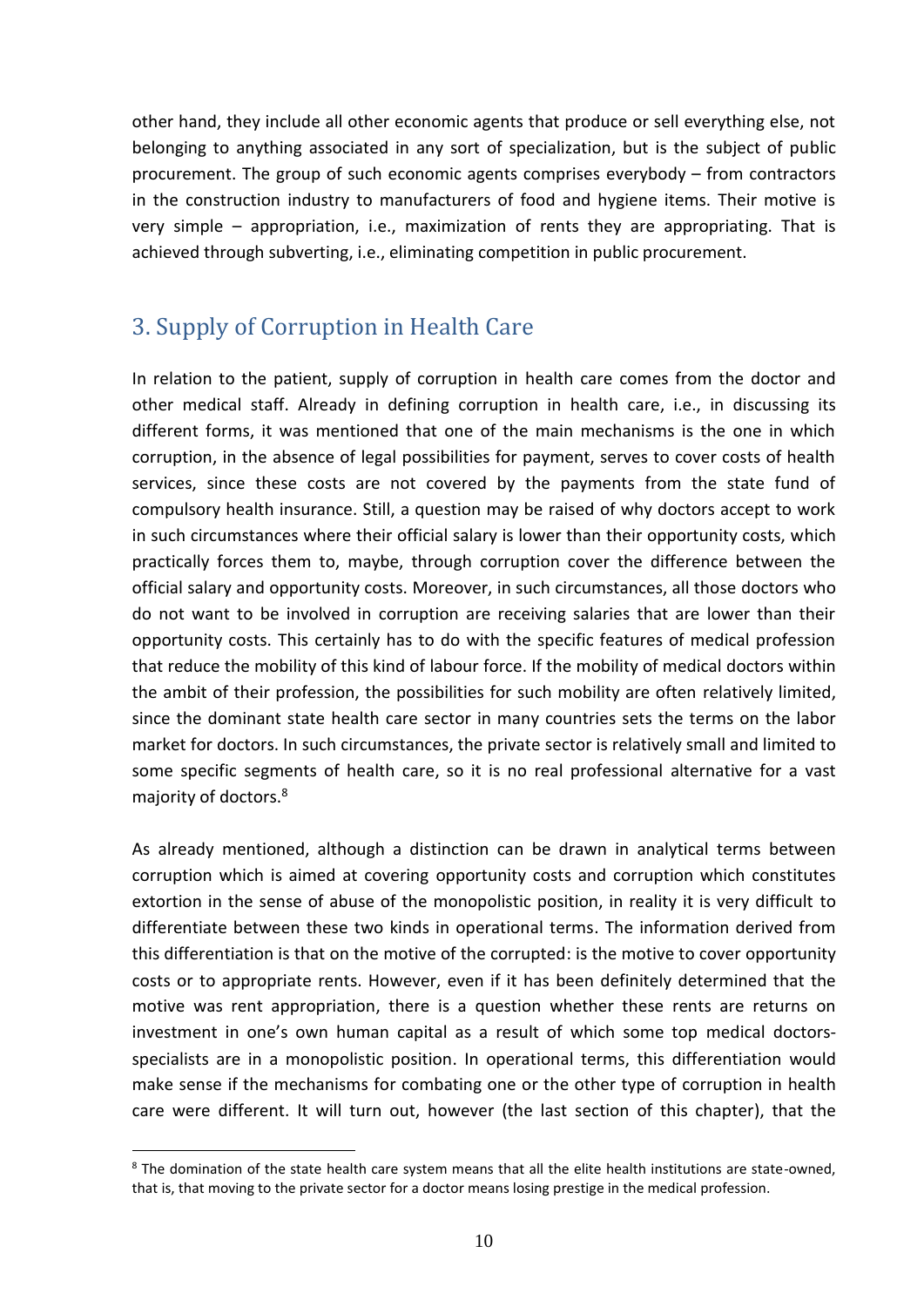mechanisms are almost identical, for which reason making this distinction is not particularly useful even in operational terms.

A specific supply of corruption in health care, i.e., abuse of office by doctors, is reflected in the use of the posts held in a public institution providing health services for pursuing patients to come to their own private offices. In other words, if a service is rendered in the public sector, since the costs of its provision are covered, at least nominally by revenues from the compulsory health insurance fund, it is provided in the private sector and paid by direct payments of the patient.

On the supply side of corruption in health care in public procurement all those health officials can appear who are taking operational decisions on the drafting of public procurement notices, the conduct of procedures and on the best bidder, that is, the one who will be awarded a contract on a particular deal. Those officials, no matter how high up they are, are just agents, who are much better informed than the principal, and therefore they can abuse their position with a view to gaining material benefits. They can do that at any stage of public procurement and all that in collusion with the corruptor, that is, the economic agent who is willing, for the purpose of acquiring rents, to enter into collusion i.e., a corrupt deal with officials in health institutions. The main motive of those officials, of course, is a bribe which is appropriated as part of the kickback operation. In that respect, supply of corruption from health officials in the case of public procurement is not much different from public procurement in any other field.

#### <span id="page-10-0"></span>4. Mechanisms of Corruption in Health Care

In principle, corrupt deals in health care are identical to corrupt deals in other sectors. In health care, too, corruption is a contract which two parties should enter into and they should make sure that the other party will meet his contractual obligations, aware of the fact that, due to the invalidity of such contract, they cannot turn to the judiciary if the obligations are not fulfilled. In other words, corrupt partners in health care are, in principle, faced with considerable transaction costs.

Yet, a question is raised of the level of these transaction costs relative to some other sectors, i.e., which kind of transaction costs is the most significant in the case of corruption in health care. It is necessary to differentiate here between corruption in which the patient appears as the corruptor and corruption in the case of public procurement in health care. In the case of corruption which occurs in the patient-doctor relationship, transaction costs are relatively low. First, there is no major problem in finding an appropriate corrupt partner. The patient and the doctor get in touch through regular channels, i.e., a relationship between them is established in a completely regular manner, and this relationship is the relationship of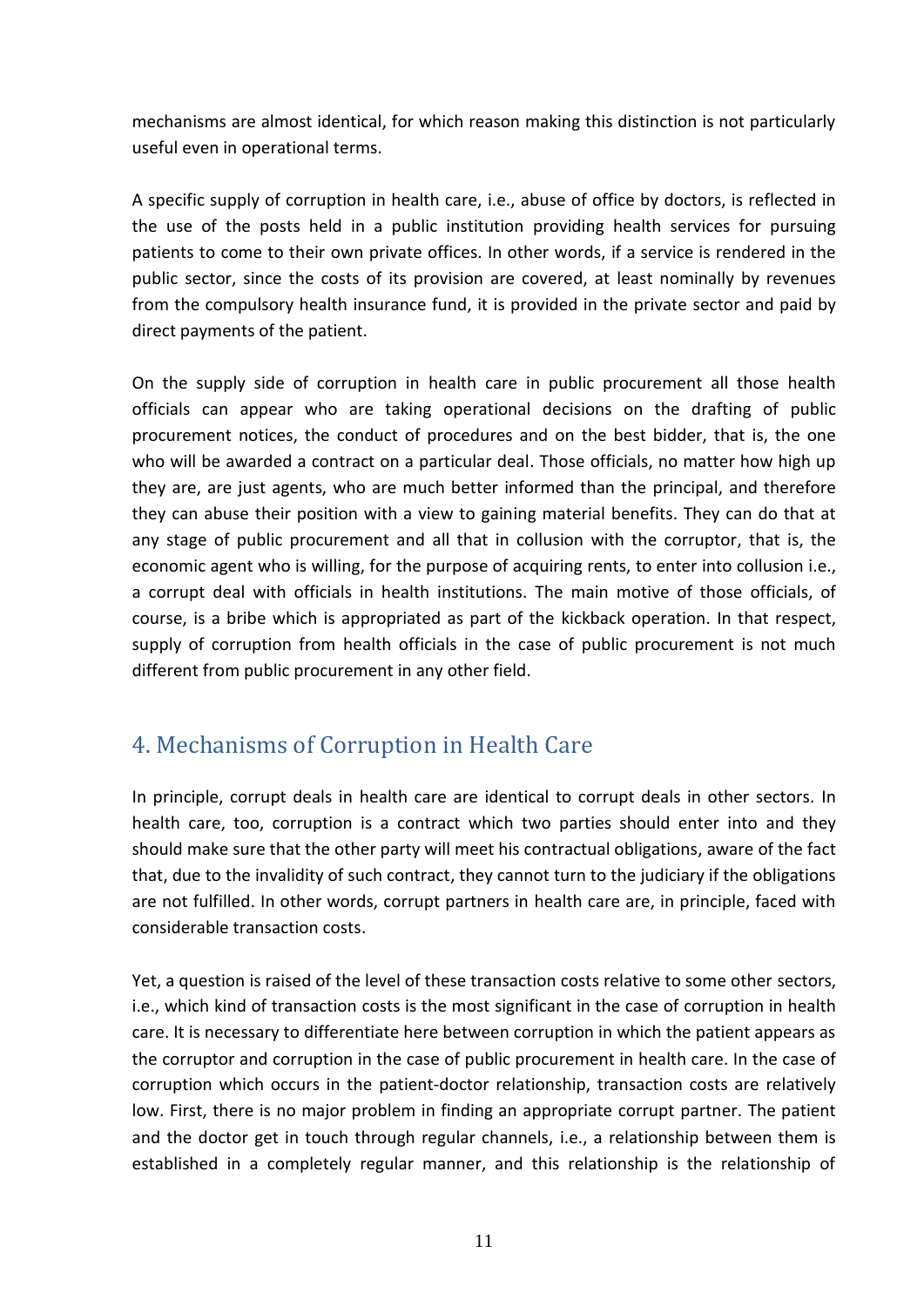mutual trust, which is, for understandable and absolutely legitimate reasons, closed to the public. In other words, if a corrupt deal is to be struck, a regular doctor-patient relationship makes a perfect screen. The patient enters the doctor's office alone and stays alone with the doctor – a completely normal situation in health care and there is absolutely no reason why something like that would arouse suspicion. Within such a safe framework, it is relatively easy to find an appropriate partner and start negotiating a corrupt contract. Both interested parties have an incentive to truthfully present their demands. The only danger to the doctor who is negotiating a corrupt deal is that the "patient" is a stoolpigeon, i.e., that he deliberately initiates a conversation about corruption so that the doctor can express his intentions, perhaps receive money and thus provide evidence for prosecution, i.e., a possible conviction. Still, doctors who are prone to corruption are relatively good in observing the general climate in society, i.e., in estimating the probability of a provocation of this kind.

The next stage of corruption is the one at which contractual obligations should be met. The patient - corruptor is supposed to pay the agreed amount of the bribe, while the corrupt doctor is supposed to deliver the agreed service. It is customary to pay in advance for the services of this kind in full, before their delivery. Such arrangement prevents any opportunistic behaviour on the part of the patient. In principle, such an arrangement opens up the possibilities for opportunistic behaviour by the corrupt doctor, but there are no strong incentives for that. Specifically, the corrupt doctor who has already received a bribe has an incentive to deliver the agreed service for at least two reasons. First, the probability is very high, if it is a case of extortion, that he has to provide that service in any event, regardless of whether he has received an additional payment or not. A failure to provide services can arouse suspicion that there is corruption, maybe not immediately, but it would signal that something irregular is going on. Second, it is not in the interest of the corrupt doctor to gain a reputation of a doctor who is taking bribes, and then fail to provide agreed services. Such reputation will discourage patients, potential corruptors, thus reducing the amount of expected future cash flows. It is a question whether the patient has strong incentives to report extortion by the doctor. In all likelihood, those incentives are weak. In such a case, the patient is not very likely to improve his chances to receive an adequate medical service, while gaining practically nothing in return. Consequently, incentives to the patient to report the corrupt practice of the doctor are fairly weak. After the provision of the agreed medical services, such incentives practically disappear completely.

Pursuant to all the above, transaction costs of corruption in the case of corrupt deals between patients, on the one hand, and doctors, i.e., other medical staff, on the other, are not high, i.e., they are lower than transaction costs of corruption in some other fields. It should be added here that the transaction costs of organizing corrupt teams are also low. Most of the corrupt transactions that include patients are, from the standpoint of organization, simple transactions which include only one person or very few people on the supply side of a corrupt service.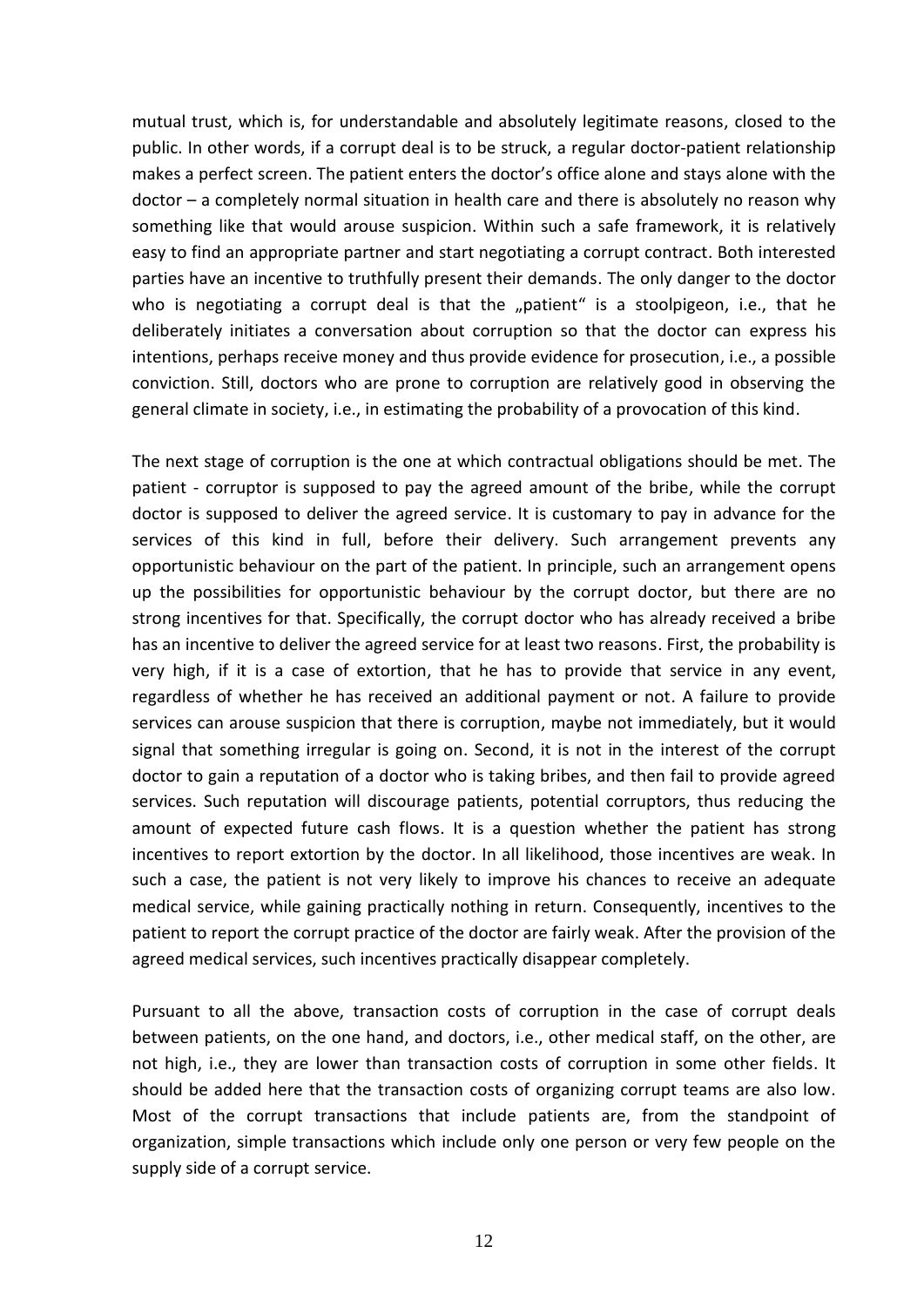It is interesting to consider the question of transaction costs in the case of corruption in public procurement in health care. As regards the finding of corrupt partners on the supply side of corruption, transaction costs can be substantial. Specifically, officials charged with the implementation of public procurement are usually carefully watched by the general public, i.e., their principal. An attempt to establish contact, i.e., negotiate a corrupt deal, can result not only in a negative reply, but also in the elimination of the corruptor from any subsequent public procurement tenders in which he tries to take part. For that reason, the first step is made with great caution, maybe through a middleman who would only gather the basic information, in order to take a decision on a general strategy on how to go about the public procurement.

Furthermore, the problem of fulfilment of contractual obligations, provided that a corrupt contract has been concluded, generates substantial transaction costs. Both parties are in a position to behave opportunistically. This is all the more so because the payment for and the provision of a corrupt service are separated in terms of time. This problem cannot be solved even by breaking the total amount of the bribe into several instalments. If the amount (share) of the advance payment is high, the corruptor is vulnerable, and the corrupted has an incentive for opportunistic behaviour. If the amount (share) of the advance payment is low, the situation is reversed: the corrupted is vulnerable, while the corruptor has an incentive for opportunistic behaviour.

Furthermore, the corrupted can be under corrupt pressure from several interested corruptors. Such competition among corruptors causes a rise in the amount of the bribe, but the possibility is clearly left to the corrupted to take bribes from several corruptors, and provide a corrupt service to only one of them. The probability of such opportunistic behaviour depends on the ability of the corruptor to punish the corrupted who received the bribe, and failed to provide the contracted corrupt service. Obviously, transaction costs of corruption in health care in public procurement are higher than in the case of the provision of medical services, i.e., health services. Luckily enough for the participants in corrupt deals in public procurement, the reputation gained in that relatively closed circle of businessmen and officials is a prerequisite for the performance of corrupt exchange in which both sides gain, so both of them have incentives to build such a reputation by refraining from opportunistic behaviour. 9

Although the levels of transaction costs in two basic types of corruption in health care are different, a general assessment can be made that the level of these costs is somewhat lower

<sup>9</sup> This applies in particular to producers of specialized equipment, which essentially have no other option. Those who have no incentive to build a reputation, i.e., those who can relatively easy move to another market, can afford to behave opportunistically, such as producers of and traders in non-medical products, that is, nonspecialized equipment.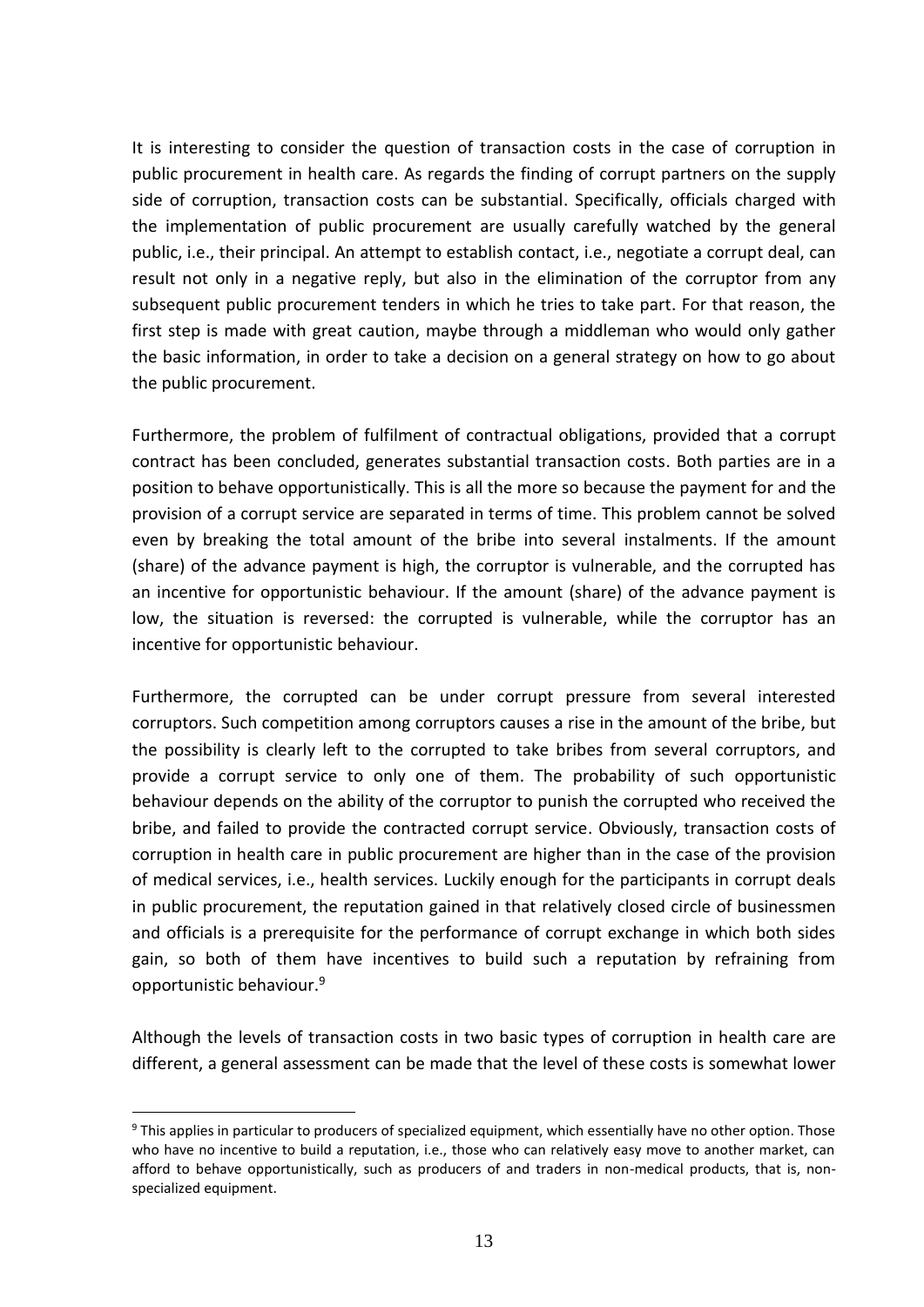than in the case of corruption in other sectors. Still, it is necessary to point to the main mechanisms through which it occurs, i.e., its typical cases, in order to understand the character of transaction costs that have been discussed. One of the basic cases of corruption in the provision of health services is corruption associated with admission to hospital (for hospital treatment) in the circumstances where waiting periods for such admission are very long. The assumption is that there is a medical necessity (medical grounds) for hospitalization, i.e., that there are no irregularities in that respect. The scarcity of supply, i.e., the lack of hospital capacities creates a "bottleneck", so the rationing of spending is carried out in two ways. Officially, a system based on the first come – first served principle is applied, and unofficially this queue is jumped by means of corruption.

Furthermore, the next objective which can be accomplished through corruption is the securing of a longer stay of a patient in hospital relative to the period required on the basis of medical reasons. The main motive of the corruptor in this case can be of relevance if the status of the hospitalized is different from that of non-hospitalized with respect to drug purchase. In those cases in which drugs are free only for hospitalized patients (costs are covered by health insurance), there is a motive to stay in hospital longer than necessary on medical grounds, in order to reduce expenses for drugs.

Corruption in health care is very often associated with surgeries, in particular surgeries carried out by the best specialized surgeons. The first case of that type of corruption is payment to be listed for surgery by that particular surgeon in the first place. If the patient fails to pay a bribe, he will be operated on by another surgeon with lower qualifications, i.e., less capable, so the probability of restoration to health will thus be lower, or the required surgery will not take place at all. The second case is to pay for jumping the queue formed for surgeries by a top surgeon. Without corruption one's turn comes after a long waiting period, while with corruption they can be jumped. A special problem with this type of corruption lies in the fact that a corrupt contract is concluded by a lead surgeon, who also appropriates the entire amount of the bribe. The problem arises because of the fact that this medical service is not provided only by the lead surgeon. In spite of the fact that he is the leading "star" of the surgery, he would not have been able to provide that medical service without other members of the team: other assistant surgeons, an anaesthesiologist, nurses and medical technicians, etc. None of them will receive as much as a fraction of the corrupt income, although they provide, i.e., take part in providing of the corrupt service. Very often, that creates bad interpersonal relations and causes a breakup of teams that could have functioned very well in different circumstances.

A special type of abuse of office in public health institutions is the abuse of the public health care system for attracting patients to private clinics where a doctor employed in the public health care sector is working. This is performed in the following manner: a specialist in a public hospital suggests to a patient to move all the treatment to the private sector, i.e., to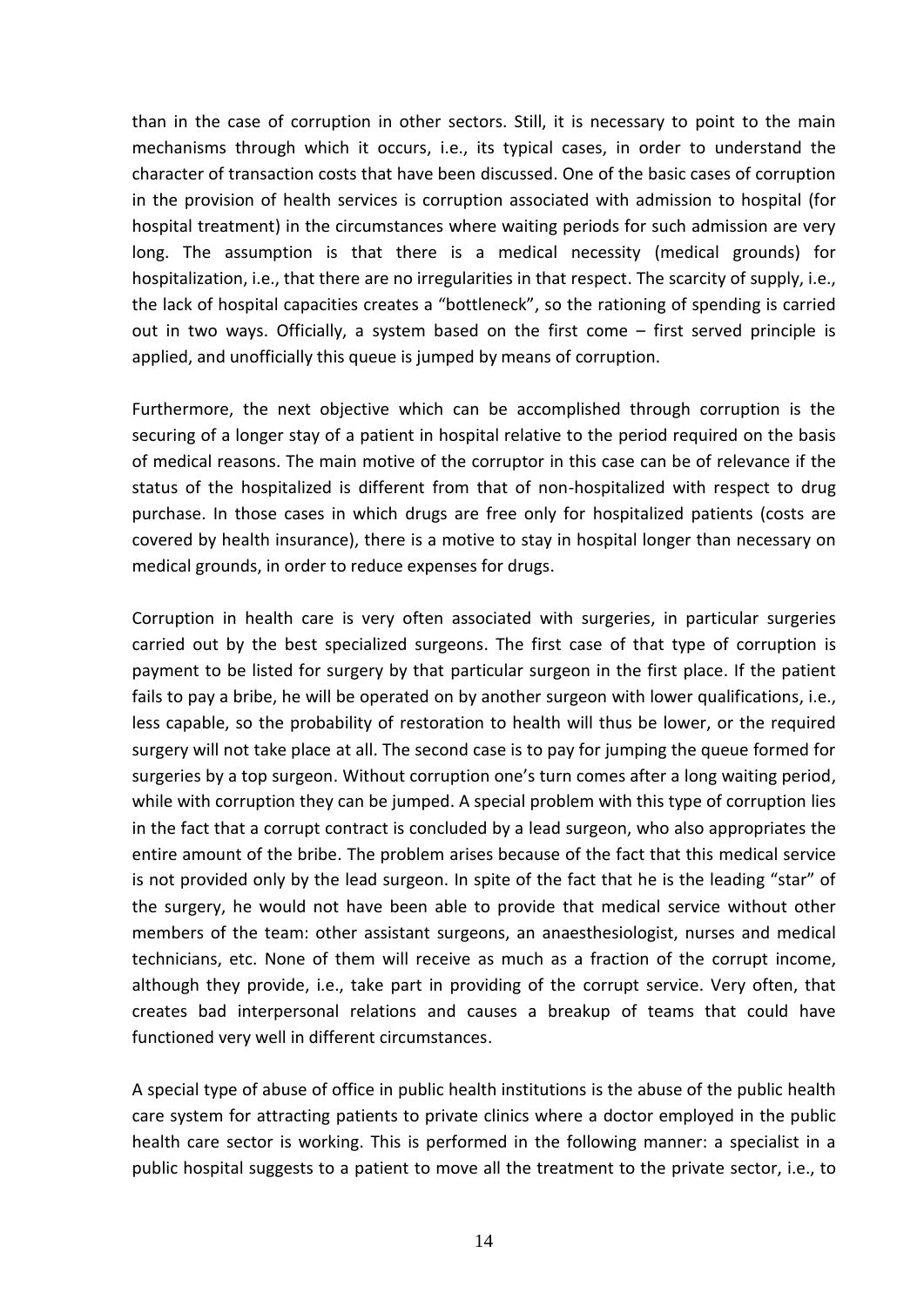the private medical office of that specialist, although there are no medical grounds for that. Instead of providing to a patient a health service to which he is entitled as a contributor to the state fund for compulsory health insurance, a doctor denies that service to him and entices him to move to the private sector, in order to be able to charge for his services without restrictions in force in the public sector. Through this mechanism, instead of direct corrupt payment within the public sector, the provision of the service is transferred to the private sector with formal, i.e., permitted payments.

In the case of corruption in health care in public procurement, the most direct mechanism of corruption is the choosing of the corruptor as the winner of a tender, although he has not offered the best terms. Despite the fact that someone else, for example, offered a more favourable, lower price of hygienic items for a hospital, the bid of the corruptor is chosen, which is less favourable and a higher price is paid for the purchase of hygienic items for the hospital. That enables the corruptor to appropriate rents, which he shares, in the form of a kickback, with the corrupted health official. This mechanism is simple and allows the generation and distribution of the highest rents. The problem with this mechanism lies in the fact that it is apparent, and therefore easily detectable. Competitors who have lost in public tenders have strong incentives to reveal corruption in public tenders, hence the corruptor and the corrupted have an incentive to modify the above mechanism, to make the corrupt transaction as such less apparent.

The main method to achieve this is biased drafting of a public procurement notice, i.e., invitation to bid. That implies corrupt cooperation at the first stage of public procurement. Biased notice drafting can be carried out in a number ways. The first one is to list a number of criteria in the notice itself specifying the criteria used to evaluate bids, without specifying the method for combining these several criteria to arrive at an aggregate evaluation. In addition, the list of criteria in most of the cases is drawn up so as to include criteria known to be the most favourable to the corruptor. The second method is to eliminate at the very onset, through inferior formulation of a notice, those producers that are assumed to be the toughest competitors to the corruptor. For example, if the corruptor, unlike others, can deliver the requested supplies relatively quickly, and the delivery period is not of relevance to that procurement transaction, a procurement notice will set out a requirement for a very short time limit for the delivery of supplies, which only the corruptor can meet. In such a manner, the tendering process as such is not influenced, since competition is excluded beforehand – all competitors to the corruptor are eliminated at the very beginning, since they cannot submit a tender. Similar mechanisms are also used for making specifications of the product itself, its properties, quality, etc. All these methods are used to bring a procurement notice closer to the specific and unique tender of the corruptor, thus eliminating other competitors from a public procurement tender in health care.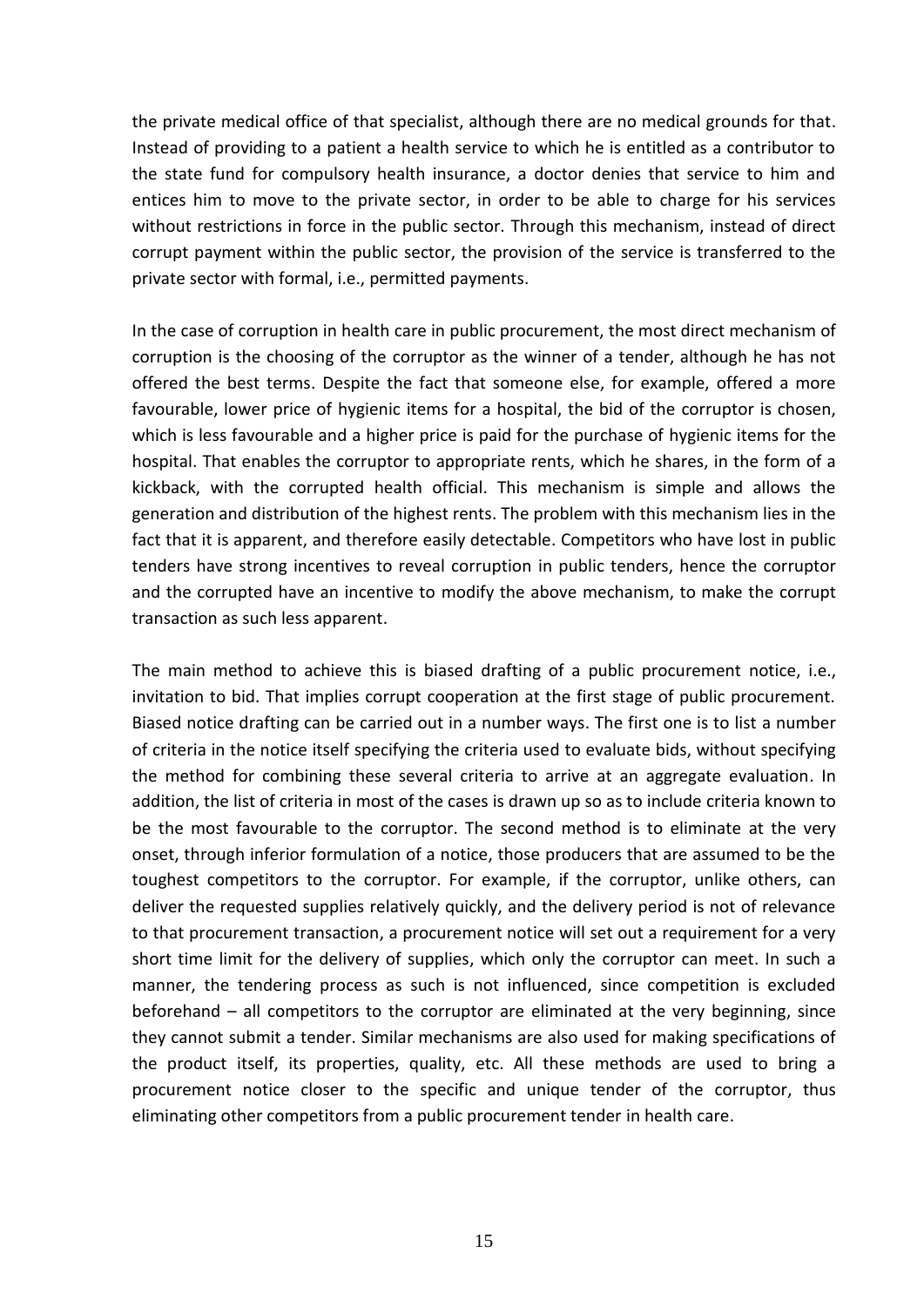Free competition in the public procurement process in health care can be called into question in different ways. Some of them do not constitute corruption in health care, but other types of corruption, i.e., they do not have to be corruption at all. It has already been mentioned that cartel collusion among competitors in public procurement – a tender which is received is less favourable than the one received through free competition, but no government official is involved in all these practices, either from the health sector, or any other sector, so there is no corruption involved. The second option is for the state to favour domestic producers of, for example, drugs. This is manifested in effective bans on participation in public procurement tenders by foreign producers through, for example, a failure to register their drugs. In such a manner, competition in a public tender is weakened, so domestic producers can appropriate rents. If such an arrangement is a consequence of corruption, that could not be classified as corruption in health care, since those bribed were not officials from the health sector, but people from the executive and legislative authorities.

## <span id="page-15-0"></span>5. Factors of Corruption in Health Care

One of the main factors of corruption in health care in many countries is the existence of a gap between revenues and total expenditures of the public health sector. Total revenues are raised through the public system of compulsory health insurance, while total expenditures are a consequence of the universal right to "free" health care, that is, the rights of insurees, even all the citizens quite often. The gap is, on the one hand, a consequence of a shortfall in collected revenue from compulsory health insurance contributions. On the other hand, it is a consequence of a considerable moral hazard, i.e., demand for health services. In such circumstances, the only rational strategy for doctors and other medical staff is to reduce the volume of supply, in order to balance official (marginal) revenue and marginal costs, thus creating a gap between supply and demand for health services. Such state of affairs generates incentives to narrow, i.e., close the gap between supply of and demand for health services through corruption.

By way of illustration of the above, cases were registered where family doctors, i.e., general practitioners who have entered in contracts on their jobs, i.e., on health services they provide with the national health care fund cannot cover from that revenue even the incurred costs, let alone their own opportunity costs. Direct payments by patients are obviously the only way to close the gap between total costs and total revenues of general practitioners. If there is no possibility to make such payments in a legal manner, within the official system, it is clear that corruption constitutes the only possibility to close the mentioned gap.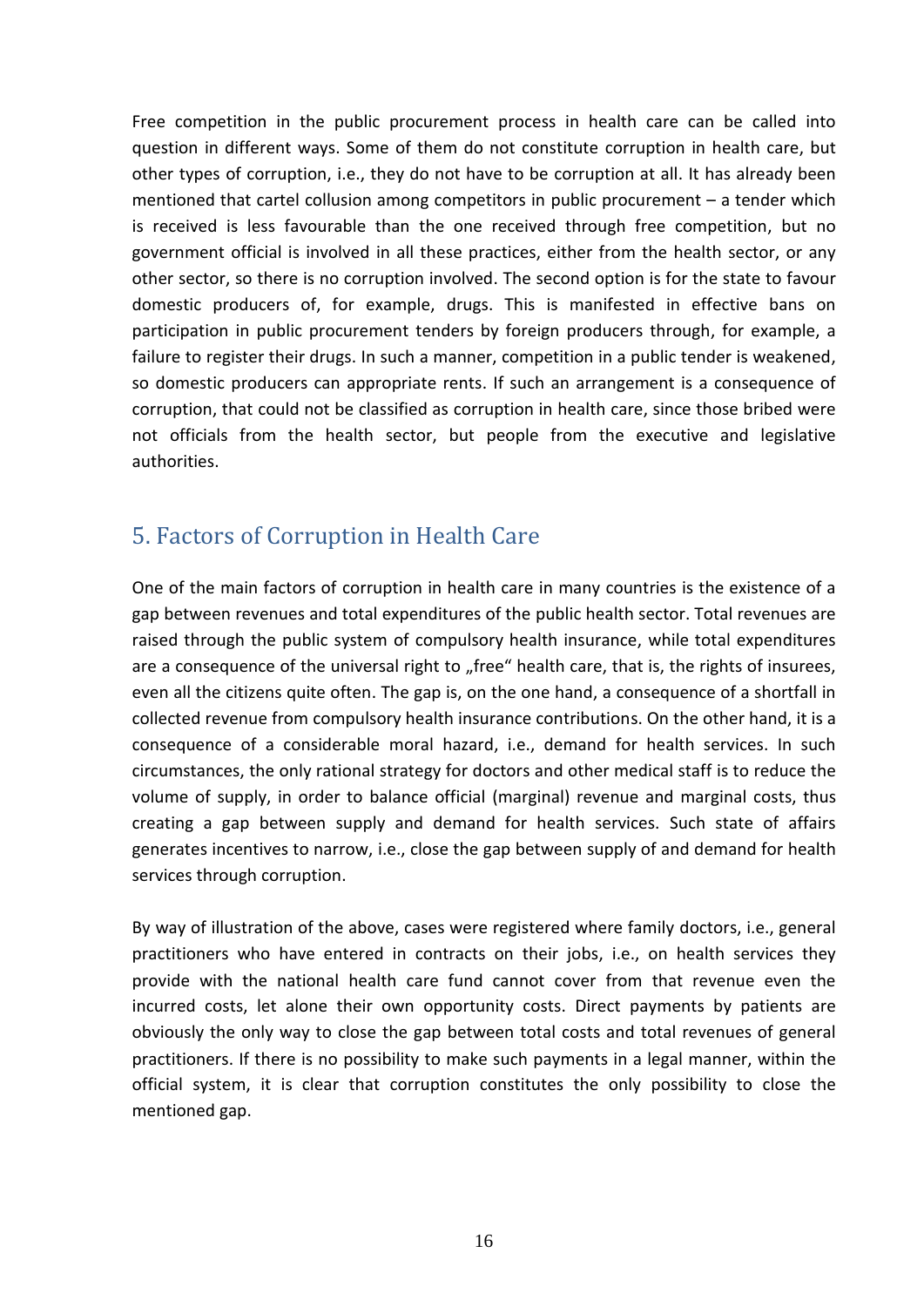The mentioned gap between demand for and supply of health services is a consequence of populist public policies and proclamations of universal and to the patients "free" health care, i.e., supreme quality health care services for all those requiring them. Such policy is in part based on left-wing ideologies and the proclamation of "free" health care, and in part on political populism, absence of incentives to put the system of financing health care, i.e., system of health insurance on a sound and sustainable basis. Precisely that kind of policy is, due to the existence of the already explained mechanism, the most important factor of corruption in health care, the kind related to the provision of medical services to a patient.

Such system of "free" health care usually has features that contribute to the strengthening of corruption. The first such feature is that the system does not allow practically any direct payments by patients to doctors, i.e., health institutions. The second is that health services to which an insuree is entitled are not precisely defined, nor diversified, be it by volume or by quality. There is only one type of compulsory insurance, and the premium whose payment is mandatory is commensurate with the current earnings of insurees. <sup>10</sup> Hence, the usual formulation that everyone is entitled to the best possible health care does not say anything about whether a patient in a hospital is going to be accommodated in a single room or not. These two features of the public health care system boost corruption. If there is demand for something, and that something cannot be paid for legally, it will almost unfailingly be paid illegally. Likewise, if something has not been precisely defined as an obligation for whose fulfilment no direct payment is required (as it has already been covered from insurance), there is a high probability that the payment for it will be collected, formally (if possible) or informally.

It has already been mentioned that the demand for health services is price inelastic. That completely understandable inelasticity also constitutes a factor of corruption in health care, i.e., a factor which increases the amount of the bribe. In such circumstances, the probability for successful extortion is going up.

Finally, one of significant factors, not necessarily of corruption in health care, but certainly of the conflict of interest and abuse of office in that respect, is the undefined status of double employment of doctors and other medical staff. The key question is whether and on which terms doctors, as well as other medical staff employed in public health institutions, can be engaged in private medical practice. This gives rise to another question: should, and on which terms, institutional capacities of public health institutions be at the disposal of doctors for private medical practice? If there are no clear and unambiguous answers to these questions, that will open up empty space for interpretation of the conflict of interest and

 $10$  This arrangement, a single contribution rate which creates proportionality between taxation and income, can be defended by arguments of the so-called vertical equity. This criterion is fairly widely accepted criterion for assessing the equity of taxation, which indirectly shows the degree to which such system of compulsory health insurance shares common characteristics with the tax system.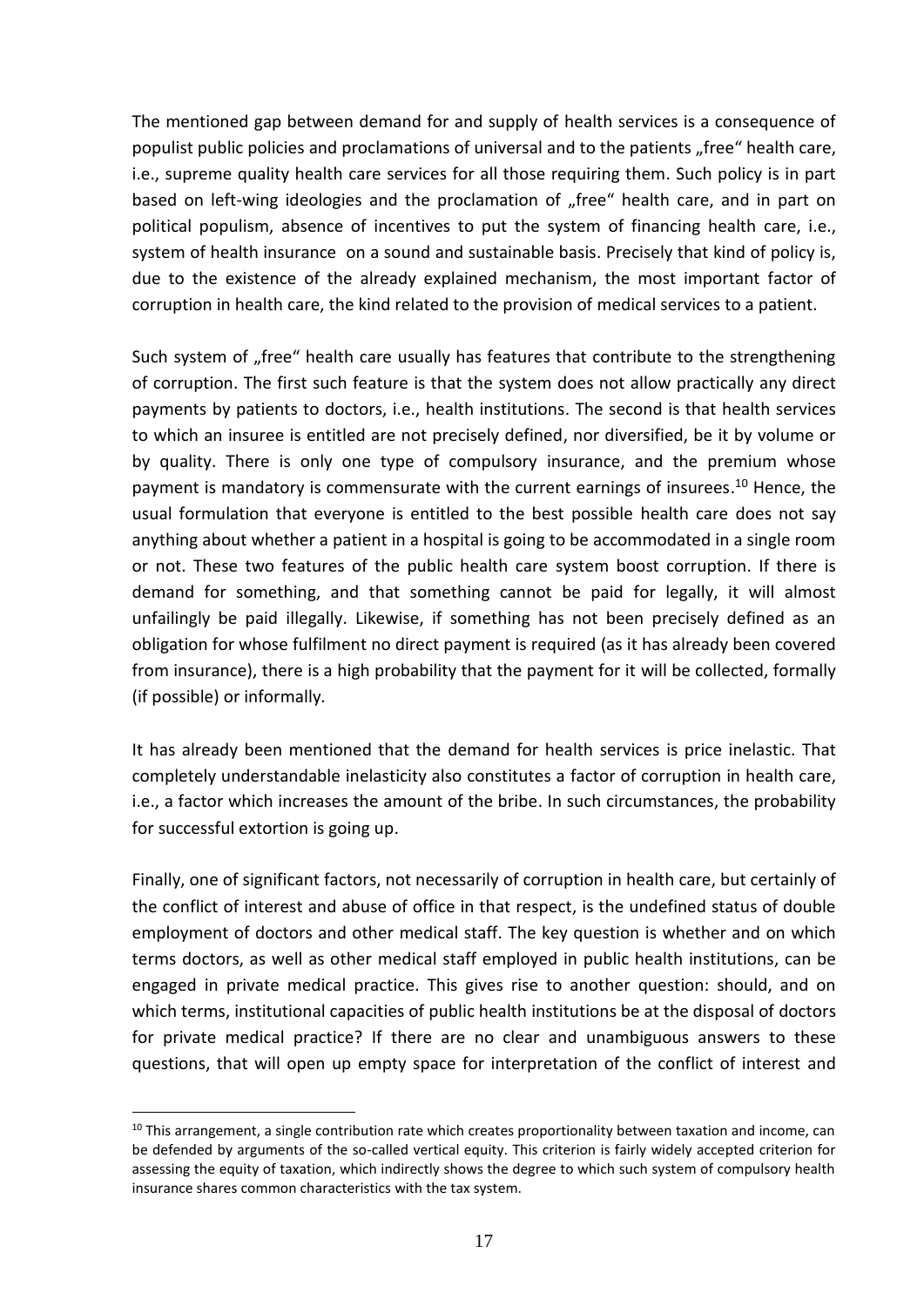result in the understanding of a job in the public sector is perceived as a possibility to "tunnel" patients into private medical practice, thus creating conditions to charge the patients for the rendered medical services.

Regarding corruption in health care in public procurement, its key factor is the manner in which public procurement procedures are structured. The less transparent the public procurement process and the weaker the obligation to compete for public procurement contracts, the higher the probability of incidence of corruption. For example, if the threshold is high for public procurement procedures implemented without competition (tender), or if the rules applied in tendering are formulated in a way which makes them easily circumvented, all that contributes to a rise in corruption in health care in public procurement. A higher degree of market regulation for products purchased in public procurement transactions, also enhances competition in an indirect manner. If the number of competitors submitting bids in public procurement procedures has been reduced through government regulation, regardless of its motives, the probability of incidence of corruption is increased.

## <span id="page-17-0"></span>6. Consequences of Corruption in Health Care

1

It is clear that the activity of providing health care in many countries is organized in such manner which constrains the market for those services, i.e., highly regulates it. Many market transactions are explicitly forbidden, even punishable. In that sense, corruption in health care, particularly the part of it which occurs in the provision of medical and supporting services to the patient subverts that regulation, i.e., enables the functioning of the market. Therefore, this type of corruption can result in a Pareto improvement – the welfare of the patient, i.e., the one who has received a medical service is improved, as is the welfare of the corrupted, who would not have delivered that service had it not been for corruption. In other words, corruption opens up space for both sides to appropriate (consumer, i.e., producer) surplus, which would not be the case in the absence of the corrupt transaction, i.e., exchange.<sup>11</sup> In addition, corruption practically resolves the problem of moral hazard on the side of demand for health services, since no one has an incentive to request the thing he is not ready to pay for.

Such benevolent attitude toward this form of corruption in health care, i.e., its effects on social welfare, should be balanced with facts related to the costs of corruption. These are primarily transaction costs of corruption. Although it turned out that, in the case of provision of medical and supporting services to a patient, these costs are not high, at least not as high

 $11$  Corruption aimed at jumping the queue certainly constitutes corruption of that type. The corruptor pays such amount of a bribe which is, under the worse-case scenario for him, equal to consumer surplus that he appropriates by jumping the queue, while the corrupted appropriates additional income without a rise in costs, accordingly, he appropriates economic surplus.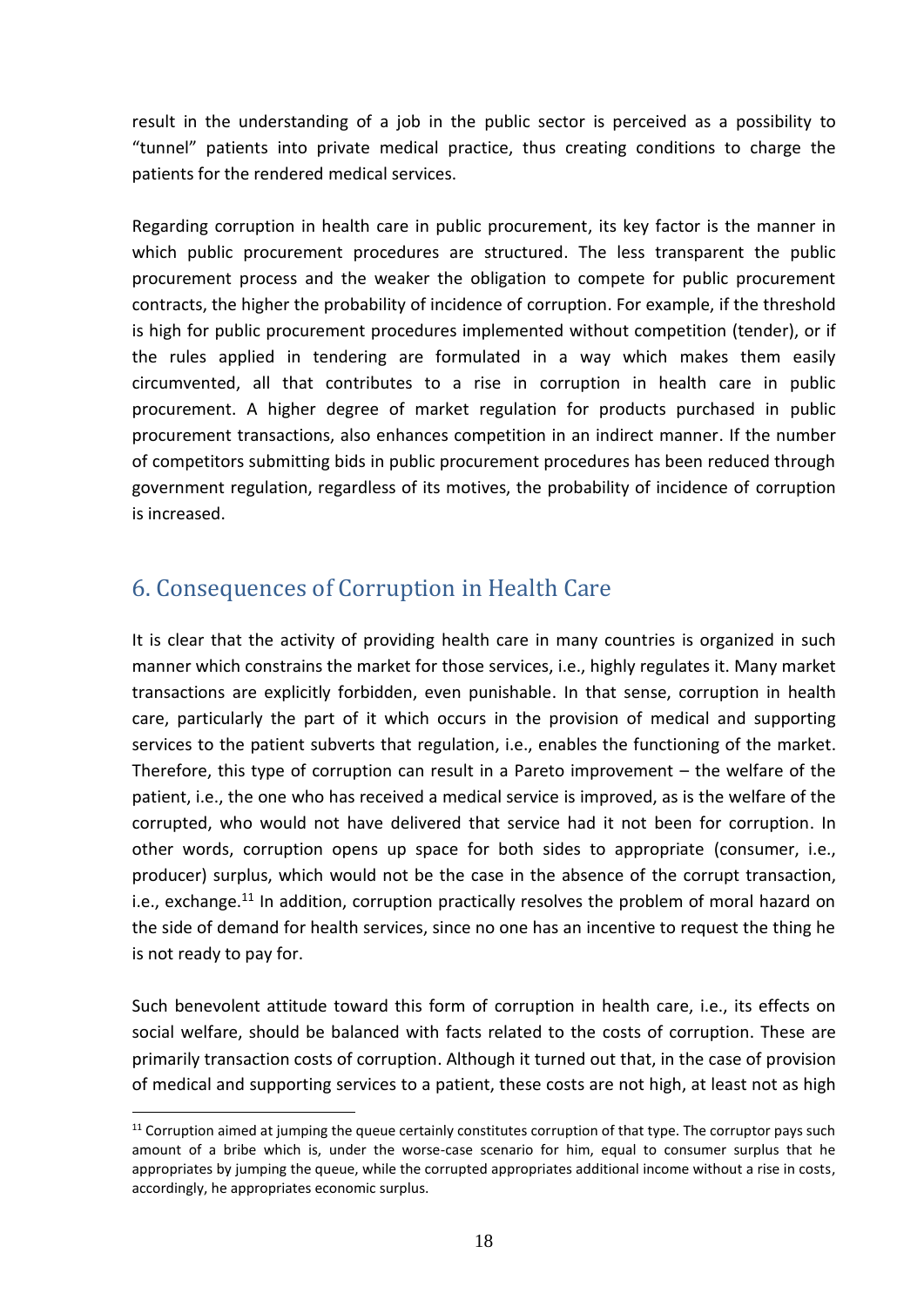as in some other cases of corruption, but they still are loss of economic efficiency, since the resources used for their coverage have their own opportunity costs. Moreover, such arrangements sometimes lead to inefficient resource allocation. Specifically, corrupt doctors receive bribes as income which they use to cover their opportunity costs and, potentially, appropriate rents. However, in delivering a medical service, other resources are also engaged, not just the highly qualified labour of a corrupt doctor. In the already mentioned case of corruption of a specialist surgeon, a bribe as a cash flow toward the lead surgeon does not secure the covering of opportunity costs of the labour of other members of the surgical team, as well as the coverage of costs of purchases, i.e., depreciation, and maintenance costs of equipment in operating rooms. This raises the question of economic sustainability of such an arrangement. By way of example, the state fund for compulsory health insurance can raise the contribution rate in order to secure additional funds for covering the mentioned (incremental) costs occurring owing to the bribing of the lead surgeon.

Moreover, direct payments by patients for medical services are made against the backdrop of strong asymmetry of information. Patients cannot make an assessment on whether additional tests proposed by a corrupt doctor are really necessary. That puts a corrupt doctor in a very good position from the standpoint of extortion. In other words, a corrupt doctor has an incentive to offer (and a patient has no grounds to refuse) completely unnecessary medical services, thus reducing economic efficiency of resource allocation in health care, i.e., in society as a whole. Finally, corruption opens up a serious question of accessibility of medical services to the population, which raises the question of fairness of such a system. At the end of the day, the main argument for introducing a system of full and compulsory health insurance was the question of fairness, i.e., a desire to also enable the poor to protect their health. All the above arguments only demonstrate that corruption can only be a second best solution with respect to introduction of market transactions into the provision of medical services and that it should by no means be a mechanism for introducing the market into health care.

Corruption in health care in the case of public procurement gives rise to numerous adverse consequences for health care and for society as a whole. An absolutely expected consequence is the inefficiency of procurement procedures in health care, regardless of whether they involve investments (the construction of new facilities or procurement of new equipment) or purchases of materials (medical supplies, such as medicines, or non-medical, such as hygiene items or food). Specifically, a health institution is paying more than it is necessary for purchases of a given product. That in itself constitutes redistribution between health care fund insurees and the producer, i.e., merchant who managed to win a public tender through corruption. However, much more significant are allocative distortions, i.e., deadweight loss which is incurred.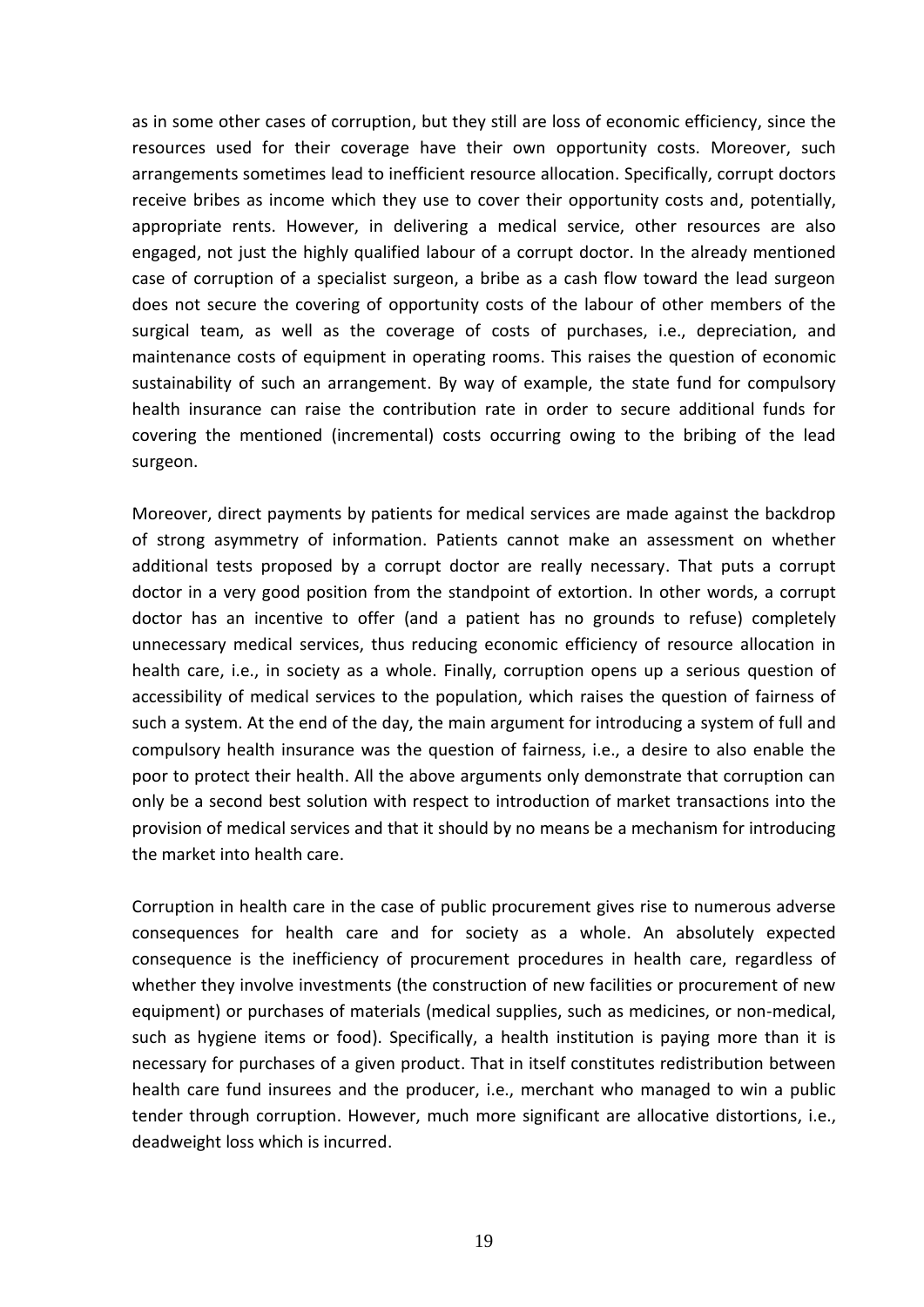This is associated not only with the shrinking of consumption, due to an increase in costs, which results in the emergence of the so-called Harberger's triangle and the corresponding loss related to the quantity of consumption, but also with extremely high distortions in the structure of that consumption, i.e., the composition of public procurement. As already mentioned, the basic mechanism of corruption in public procurement in health care is biased specification of procurement notices, so as to make them tally with the bid of the corruptor. In such a manner, in the case of investments, equipment is received which is not the most necessary equipment, i.e., the type of equipment which is not indispensable for the provision of medical services, or equipment whose quality is lower/higher than optimal, or drugs that are not the best possible therapy for diseases treated in a hospital. In the case of construction of a new health facility, even a location can be changed in order to accommodate the needs of the corruptor, regardless of the fact that the new location is inferior from the standpoint of health care, i.e., the delivery of health services. Part of the drugs purchased in corruption-ridden public procurement transactions is not usable at all, so that can result in a situation where patients have to purchase, by directly paying, drugs that are supposed to be "free" for them, at least nominally, on the basis of health insurance.

An additional problem arises due to the fact that a higher price which is paid for equipment purchased in corrupt public procurement transactions, i.e., equipment which is more expensive than the really needed equipment, causes a faster depletion of the public health insurance funds, so there is not enough to finance proper maintenance of that equipment. Not only that equipment has been purchased which is more expensive than the needed one, but this equipment also goes to waste faster than it is normal due to poor maintenance and gets out of order, thus creating a need for earlier purchase of new equipment and writing off of the wasted one.

It is obvious that the consequences of corruption in health care are manifold and very serious. Adverse consequences of corruption in public procurement are more evident, but that does not mean that corruption in the provision of health services to patients is less dangerous. The differences between these two forms of corruption in health care come to the fore in defining the elements of strategies to fight one and/or the other form of corruption in health care.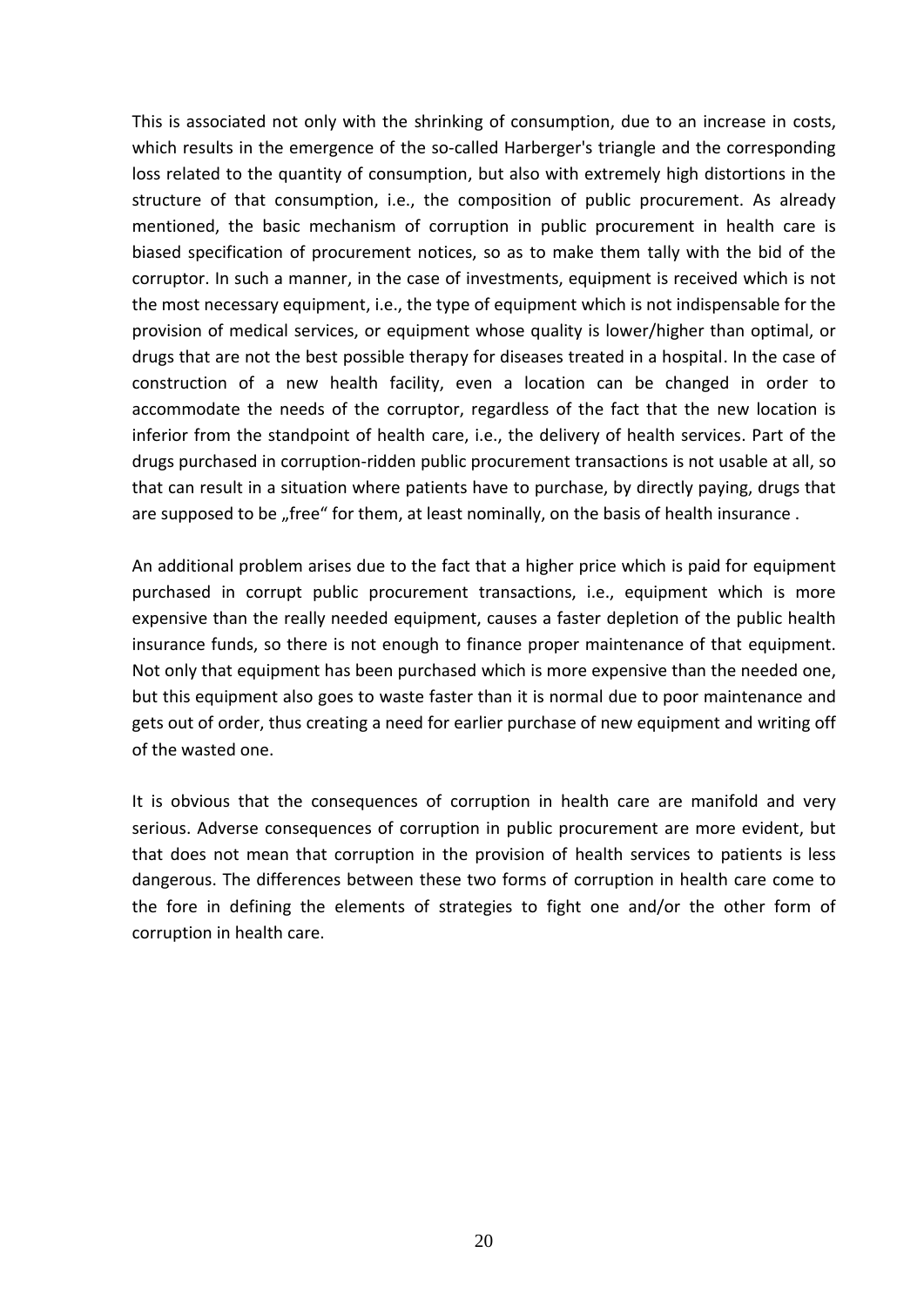## <span id="page-20-0"></span>7. Elements of an Anti-Corruption Strategy in Health Care

Elements of anti-corruption strategy in health care should be considered in light of the need for reform of the system of health care provision, first and foremost of the health insurance system. As for health insurance, the key element of reform that contributes to the fight against corruption is the introduction of multiple insurance, with a differentiation of the package of that insurance. The basic package of compulsory health insurance would cover only a smaller number of very precisely defined services. Compulsory insurance would be linked only to the basic package, while all other insurance packages would be voluntary. Everyone would be able to choose according to their income, preferences and risk attitude.

The second element of the insurance system reform is legalization of direct payments for services rendered, i.e., the introduction of substantial, non-symbolic co-payment, depending on the type and coverage of the package. In this manner, all informal payments, i.e., corruption, covering opportunity costs of all resources used for delivering a particular health service, will be formalized, i.e., legalized. Such formalization of direct payments will bring several good effects. First, the element of concealment i.e., of the need to keep secrecy, will be removed, thus eliminating all those transaction costs that attend a corrupt contract and its performance. Second, all opportunity costs of all resources will be covered, not just the opportunity costs of doctors. Third, cash flows will move to the legal domain, with all the advantages offered by that (such as taxation of that income for the purpose of provision of public goods). Finally, the existence of such legal co-payment mitigates, i.e., eliminates the problem of moral hazard.

In addition to the reform of health insurance system, i.e., the system of health care financing, it is also necessary to launch a reform of the system of health services supply, by introducing competition between the public and private sectors. In order to enhance that competition it is of key importance for all private health institutions to have access to all health insurance funds. In other words, an insuree, be it of the state or private fund, should have access to all health institutions, i.e., should be able to choose an institution. Likewise, it is necessary to allow private practice on the premises of public health institutions on strictly defined terms – it means precisely defined rights of private practice and financial and other liabilities to public health institutions, as well as defining rules for preventing conflict of interest.

The introduction of private health institutions into the provision of health services by itself contributes to the reduction of incentives for corruption in health care in public procurement. Specifically, it turned out that this corruption is a consequence of the agency problem in the case of health institutions. Private principals have, compared to the principals in the public sector, far more incentives to suppress the agency problem, i.e., to reduce, if not eliminate, asymmetry of information that causes it. Therefore it is clear that this reform